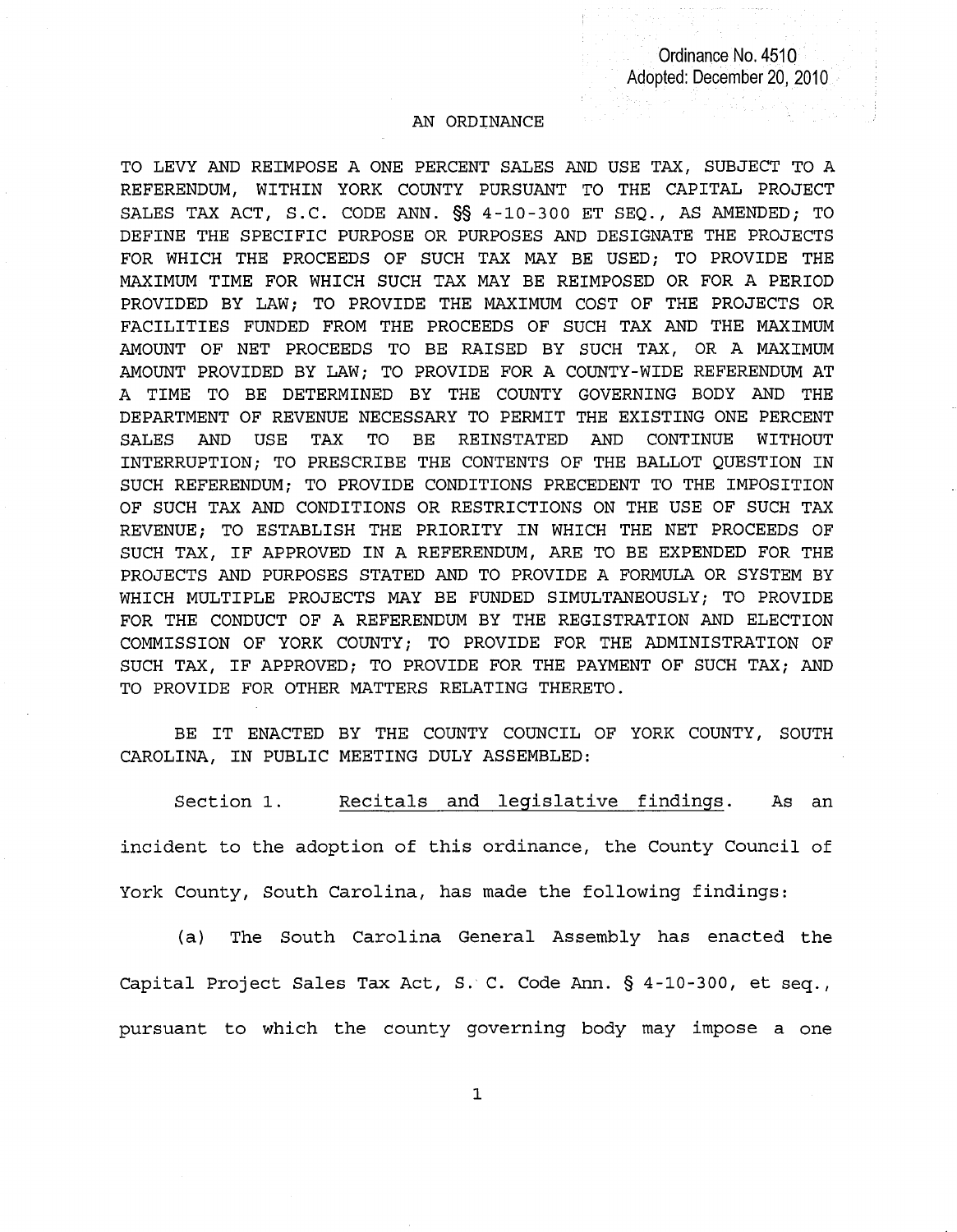percent sales and use tax by ordinance, subject to a referendum, within the county area for a specific purpose or purposes and for a limited amount of time to collect a limited amount of money.

(b) On August 18, 1997, the York County Council adopted an ordinance pursuant to the South Carolina Capital project Sales Tax Act, S.C. Code Ann. § 4-10-300 et seq., imposing a one percent sales and use tax, subject to a referendum within York County, for the purpose of designing, engineering, constructing or improving highways, roads, streets and/or bridges in York County, South Carolina, for a period of not to exceed seven (7) years from the date of imposition of such tax, to fund capital projects more particularly described in such ordinance, at a maximum cost not to exceed \$99,255,000.00. On November 4, 1997, in a Referendum conducted in York County, a one percent capital project sales tax was approved by a favorable vote of a majority of the qualified electors voting in such Referendum on the imposition of such tax. The one percent capital project sales tax imposed in York County pursuant to the ordinance adopted by the York County Council on August 18, 1997, and the Referendum conducted on November 4, 1997, expired. On August 12, 2003, the York County Council adopted an ordinance pursuant to the South Carolina Capital Project Sales Tax Act, S.C. Code Ann. § 4-10-300, et. seq., as amended, imposing or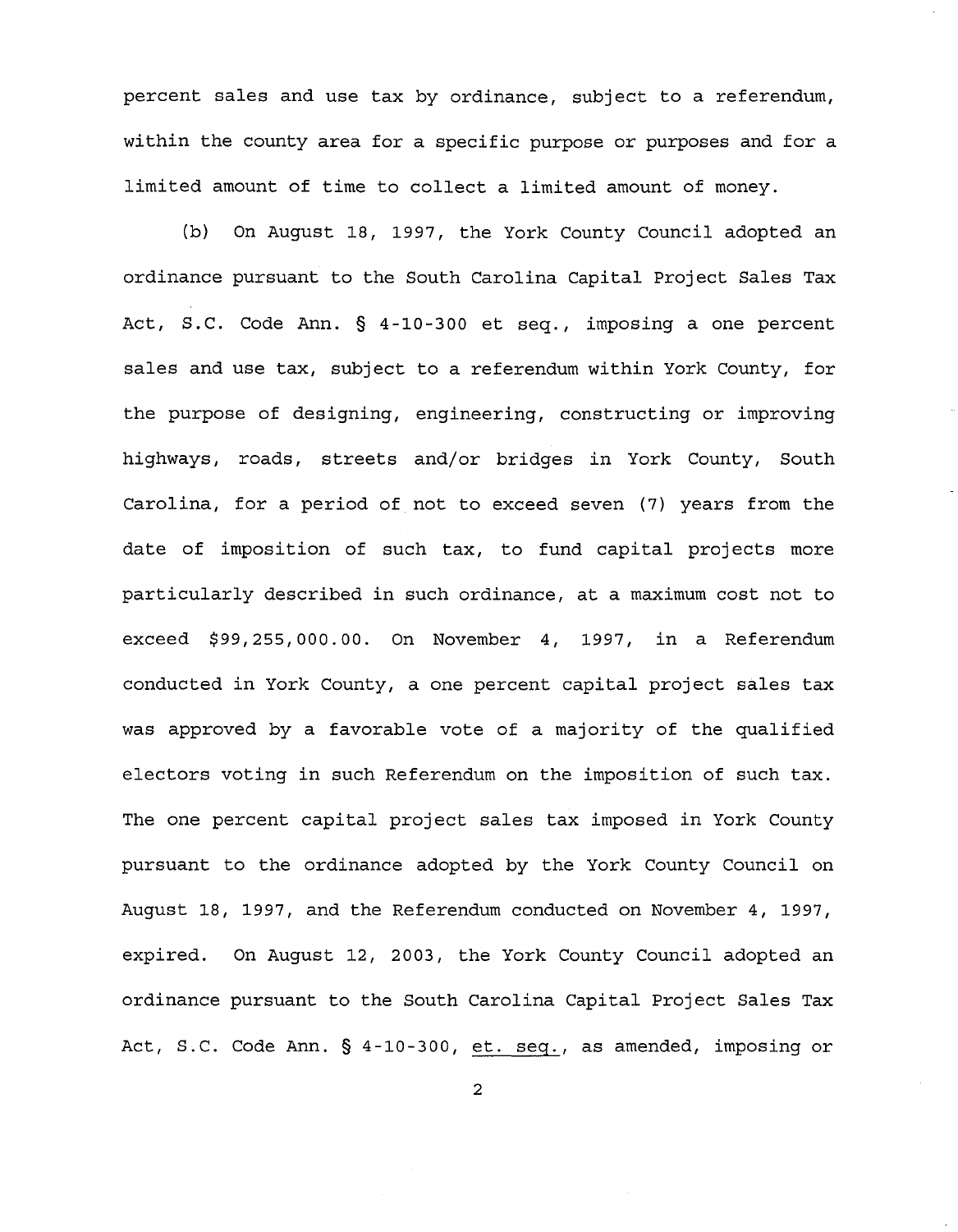reimposing a one percent (1%) sales and use tax, subject to a referendum within York County, for the purpose of designing, purchasing necessary right-of-way, engineering, constructing, inspecting or improving highways, roads, streets and/or bridges in York County, South Carolina, for a period not to exceed seven (7) years from the date of imposition or reimposition of such tax, to fund capital projects more particularly described in such ordinance at a maximum cost not to exceed \$173,000,000.00. On November 4, 2003, in a referendum conducted in York County, a one percent (1%) capital sales tax was approved by favorable vote of a majority of the qualified electors voting in such referendum on the imposition of such tax. The one percent (1%) Capital Project Sales Tax Act imposed in York County pursuant to the ordinance adopted by the York County Council on August 12, 2003, and the referendum conducted in York County on November 4, 2003, is in force, and the existing one percent sales and use tax imposed in York County under the Capital Project Sales Tax Act has not been terminated, as the maximum time period specified for the imposition of such tax has not expired, and the Department of Revenue has not determined that the tax has raised revenue sufficient to provide net proceeds equal to or greater than the amount specified in the referendum question. The York County Council, as the governing body of York County,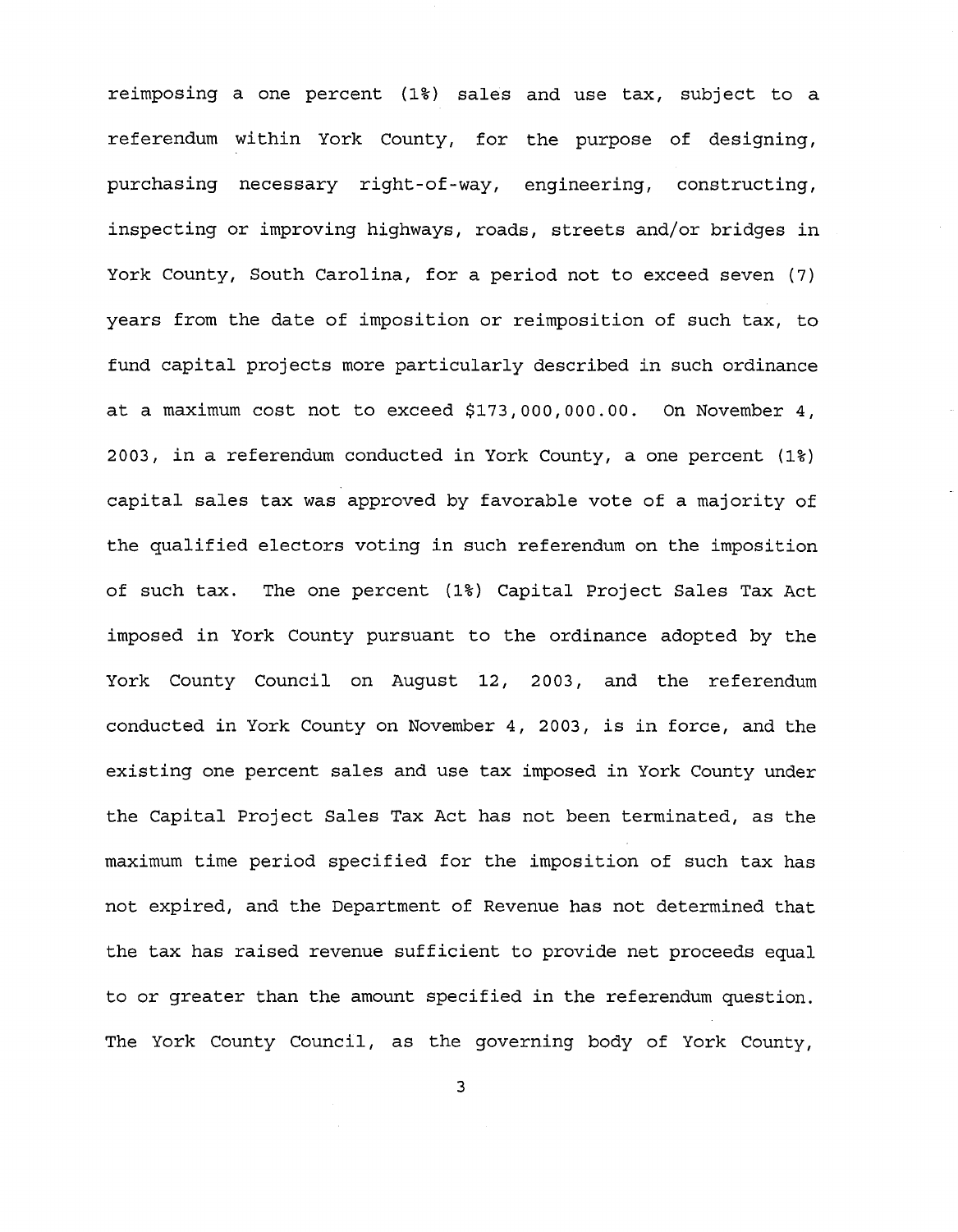South Carolina, is authorized to impose a new or reimpose an existing sales and use tax pursuant to provisions of the Capital Project Sales Tax Act, as amended, S.C. Code Ann. § 4-10-330, as amended, immediately following the termination of the earlier tax by the appointment of a commission and the enactment of a new ordinance as provided by the Capital Project Sales Tax Act, as amended, S.C. Code Ann. § 4-10-300, et seq.

(c) The York County Council, as the governing body of York County, South Carolina, is authorized to create a commission subject to the provisions of S. C. Code Ann. § 4-10-320 of the Capital Project Sales Tax Act, as amended, for the purpose of considering proposals for funding capital projects within the county area and the formulation of a referendum question which is to appear on the ballot. The York County Council adopted an ordinance pursuant to the Capital Project Sales Tax Act, creating a commission for the purpose of considering proposals for funding capital projects within York County and the formulation of a referendum question which is to appear on the ballot. Members of the Capital Project Sales Tax Act Commission were appointed by York County, the municipalities of York County and commission appointees of the municipalities in the county in accordance with the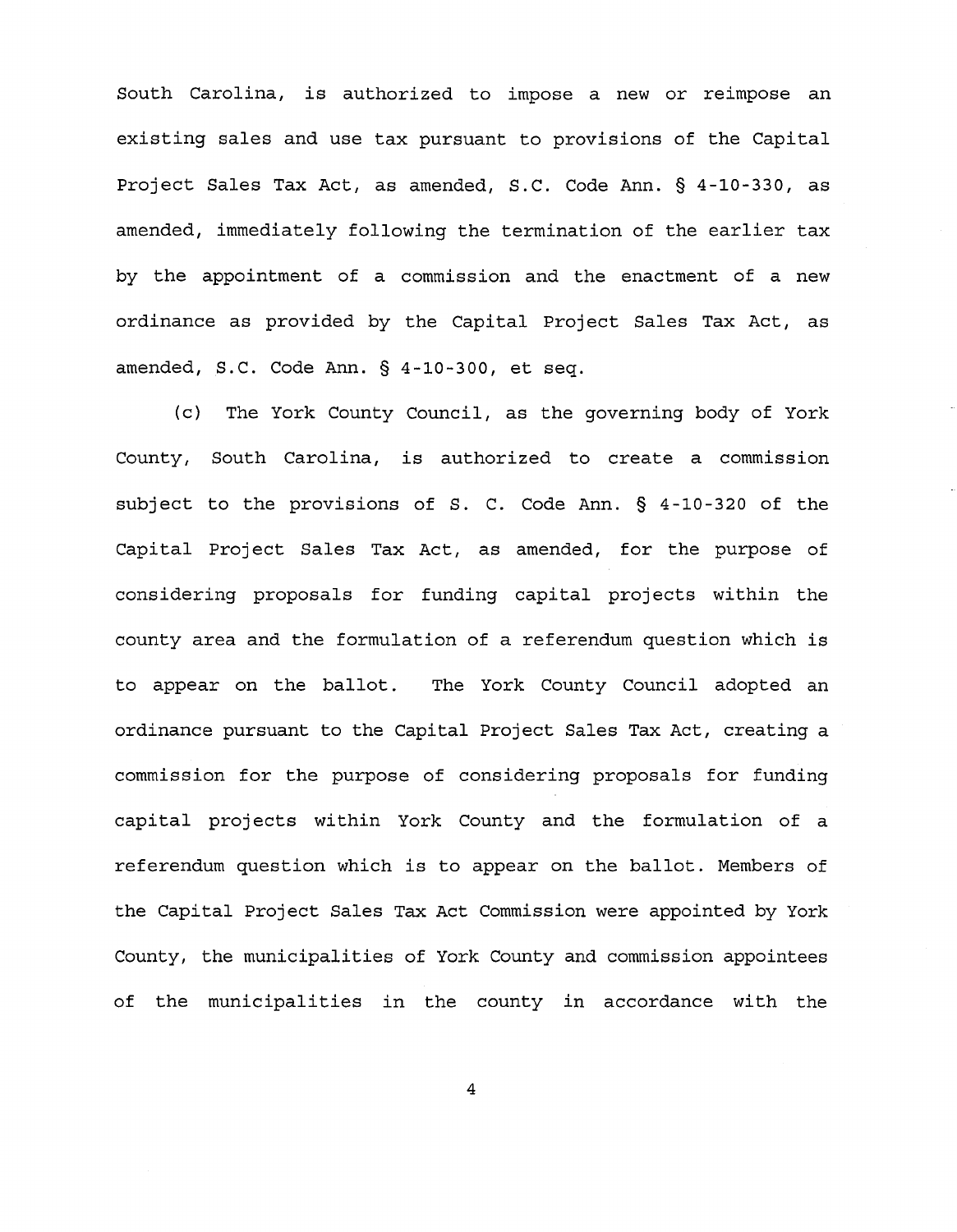provisions of § 4-10-320 of the Capital Project Sales Tax Act, as amended.

(d) The York County Capital Project Sales Tax Act Commission has considered proposals for funding capital projects within York County and the Commission, by vote of the Commission in public meetings duly advertised, has adopted the projects described in this ordinance, estimated the costs of such projects, identified the purposes for which the proceeds of the proposed capital projects sales and use tax shall be used, established the maximum time for which the sales and use tax may be imposed at seven (7) years, or as provided by law, established the maximum cost of the projects or facilities to be funded from the proceeds of the tax and the maximum amount of net proceeds to be raised by the tax, or the minimum provided by law established conditions precedent to the imposition of the sales and use tax and conditions and restrictions on the use of sales and use tax revenue collected pursuant to the Capital Project Sales Tax Act, established the rank and priority in which the net proceeds of the sales and use tax are to be expended for the purposes stated, recommended that county council provide a formula or system by which multiple projects may be funded simultaneously and formulated the ballot question that is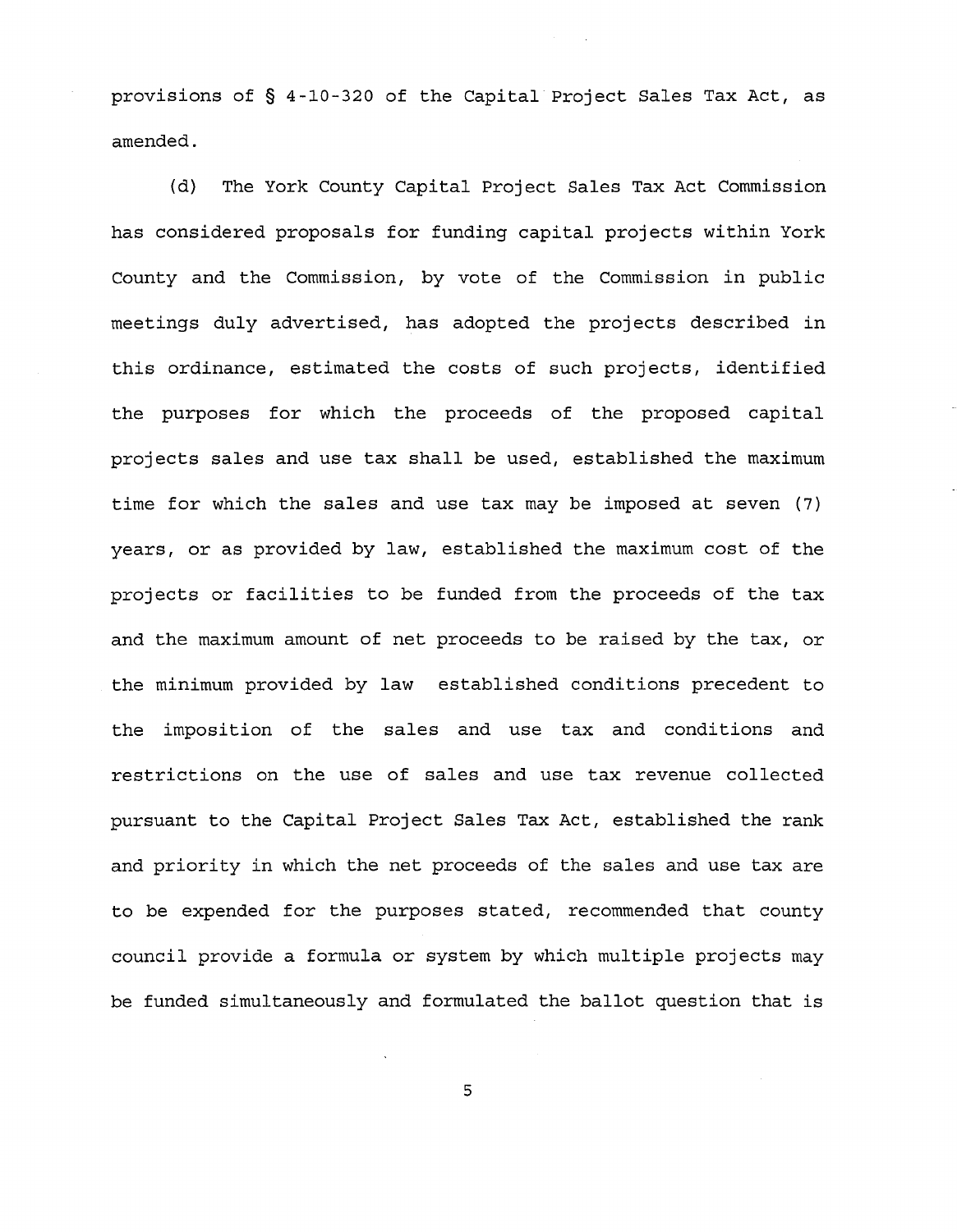to appear on the ballot pursuant to § 4-20-330(d) of the Capital Project Sales Tax Act, as amended.

(e) The York County Council finds that a one percent sales and use tax should be levied and imposed or reimposed within York County, for the purpose of designing, engineering, constructing or improving highways, roads, streets and/or bridges in York County, South Carolina, more specifically identified in Section 3.5 of this ordinance (herein referred to as the "projects" or the "capital projects") for a period not to exceed seven (7) years from the date of imposition of such tax, or for a period as provided by law, to fund capital projects as herein defined and described at \$161,000,000.00, or a maximum amount as provided by law, to be funded from the net proceeds of a sales and use tax imposed or reimposed in York County pursuant to provisions of the Capital Project Sales Tax Act, S. C. Code Ann. § 4-10-300 et seq., as amended, subject to approval of a majority of the qualified electors of York County voting in a referendum on the imposition or reimposition of a capital projects sales and use tax in York County to be held at a time the county governing body and the South Carolina Department of Revenue determine necessary to permit the tax to be reinstated and continue without interruption. The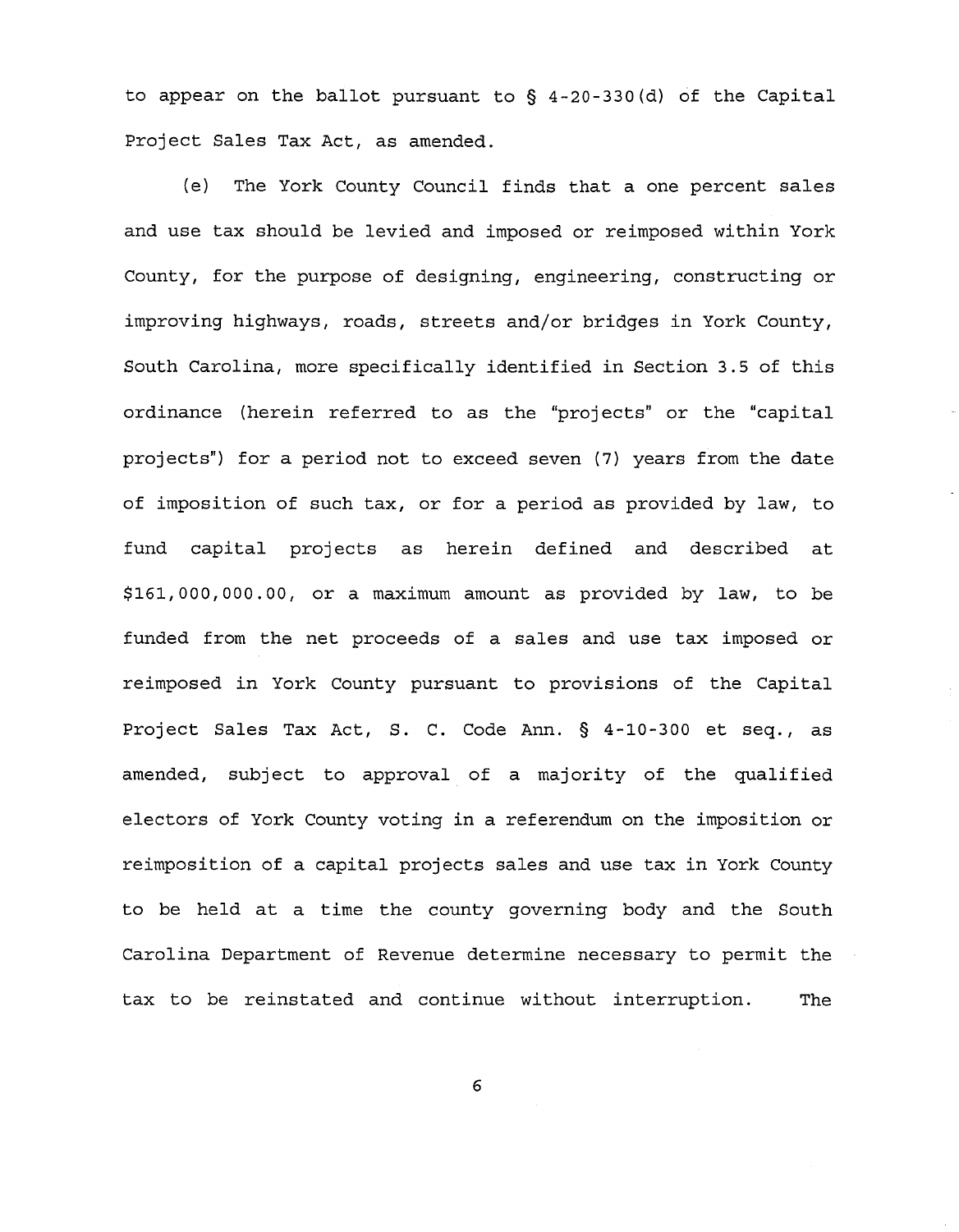imposition or reimposition of such sales and use tax, and the use of sales and use tax revenue, if approved in such referendum, shall be subject to the conditions precedent and other conditions and restrictions on the use and expenditure of sales and use tax revenue established under the Capital Project Sales Tax Act and the provisions of this ordinance. Sales and use tax revenues shall be used for the design, purchase of necessary right-of-way, engineering, construction, inspection, or improvement of the projects established in this ordinance for the purposes stated in the priority in which capital projects are listed below, or as provided in a formula or system by which multiple projects may be funded simultaneously. The expenditure of revenues from the capital projects sales and use tax, if approved, shall be subject to acquisition of necessary right-of-way, design and engineering considerations, environmental issues, the discovery of historic sites, the receipt of necessary permits, funding of projects from other sources, cost overruns, qualifications of bidders, the receipt of bids in excess of project estimates, exhaustion or insufficiency of net sales and use tax revenues to complete all projects, or other unforeseen circumstances and conditions.

(f) County Council finds that the imposition or reimposition of a capital projects sales and use tax in York County for the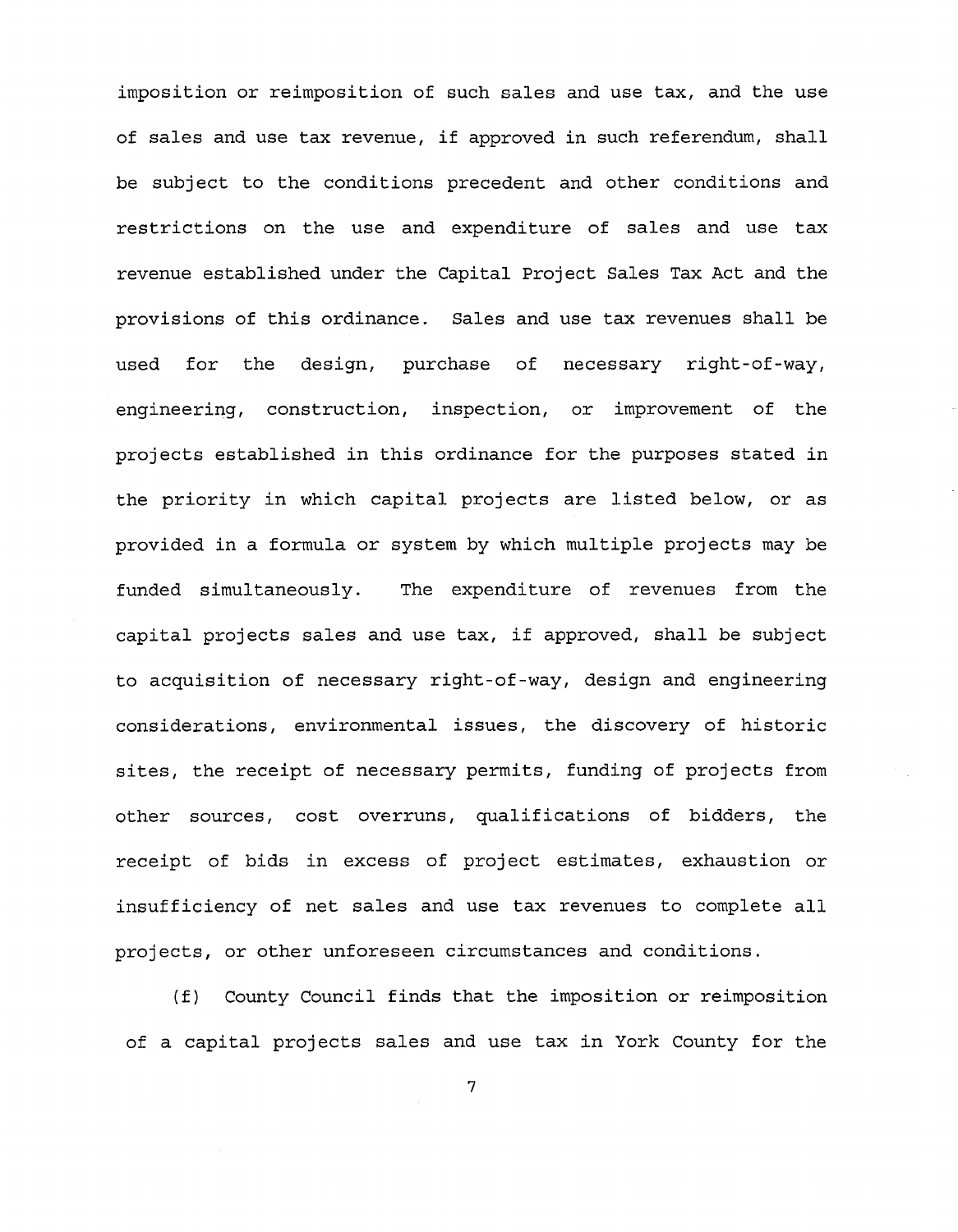projects and purposes defined in this ordinance for a limited time not to exceed seven (7) years, or such period as is provided by law, to collect a limited amount of money will serve a public purpose; provide funding for the design, purchase of necessary right-of-way, engineering, construction, inspection, and improvement of highways, roads, streets and/or bridges; improve the flow of traffic into and through York County; facilitate economic development; promote public safety; provide a safe roadway system for travel in York County; address increased traffic volumes which accompany rapid population growth; provide necessary infrastructure; lessen congestion in the streets, roads and highways; promote air quality; facilitate the provision of adequate transportation; promote desirable living conditions; promote public health and safety in the event of fire, emergency, panic and other dangers; and meet present and future needs of York County and its citizens.

Section 2. Adoption of Commission report. The report of the York County Capital Project Sales Tax Commission is hereby approved and adopted.

Section 3. Adoption of Capital Project Sales and Use Tax subject to referendum.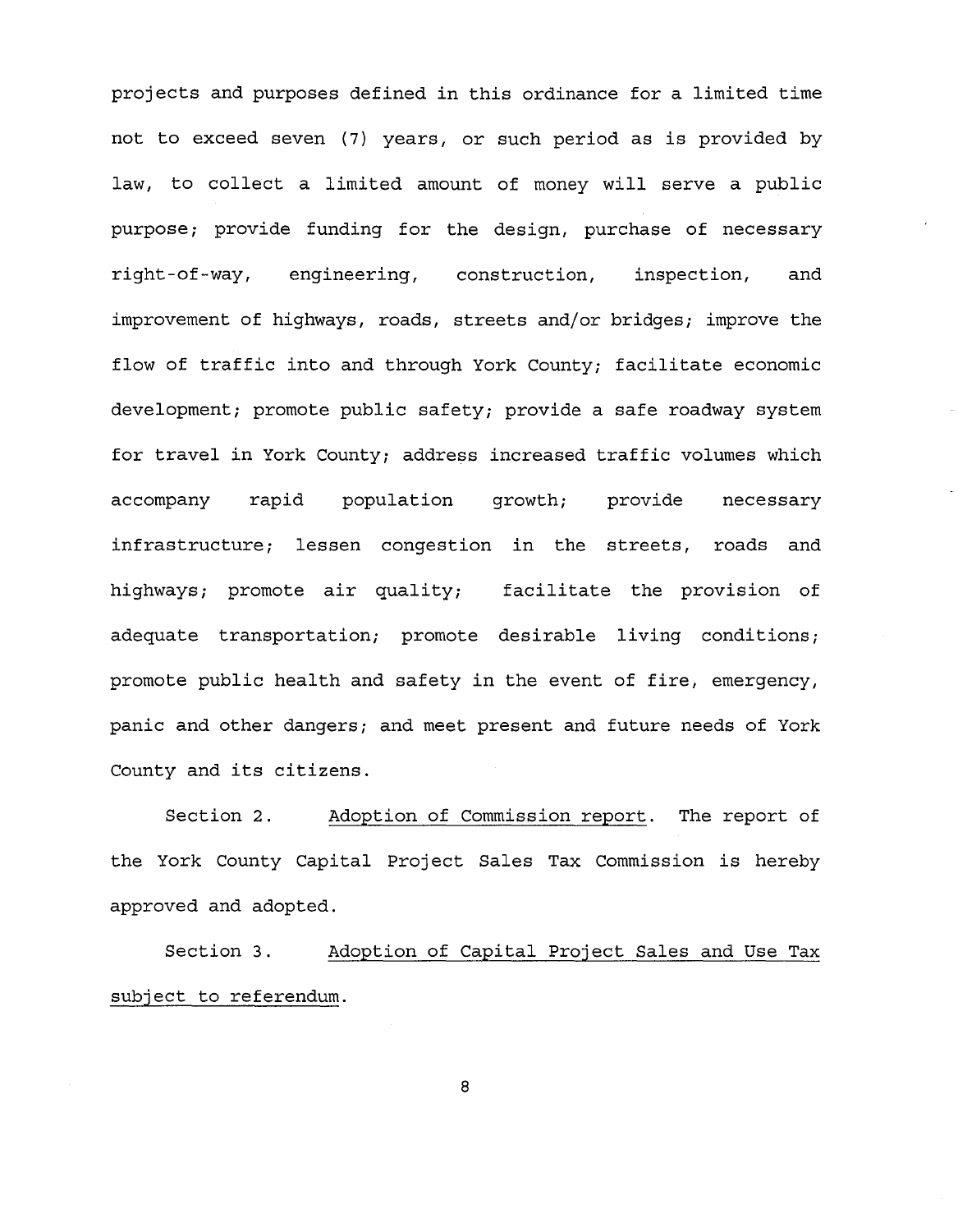3.1 A capital project sales and use tax, as authorized by the Capital Project Sales Tax Act, S. C. Code Ann. § 4-20-300 et. seg., as amended, is hereby imposed or reimposed in York County, South Carolina, subject to a favorable vote of a majority of the qualified electors voting in a special referendum on the imposition of such tax to be held in York County, South Carolina, at a time the county governing body and the South Carolina Department of Revenue determine necessary to permit the existing tax to be reinstated and continue without interruption.

3.2. The capital project sales and use tax authorized herein shall be imposed for a period not to exceed seven (7) years from the date of imposition.

3.3 The maximum cost of the projects or facilities to be funded from the proceeds of the sales and use tax imposed herein shall be, in the aggregate, the sum of \$161,000,000.00, or such amount as is provided by law, and the maximum amount of net proceeds to be raised by the tax shall not exceed \$161,000,000.00 or such amount as is provided by law.

3.4 The sales and use tax imposed herein shall be imposed only if approved by a majority of qualified electors voting in favor of imposing or reimposing such tax for the stated purposes in a referendum to be held in York County at a time the county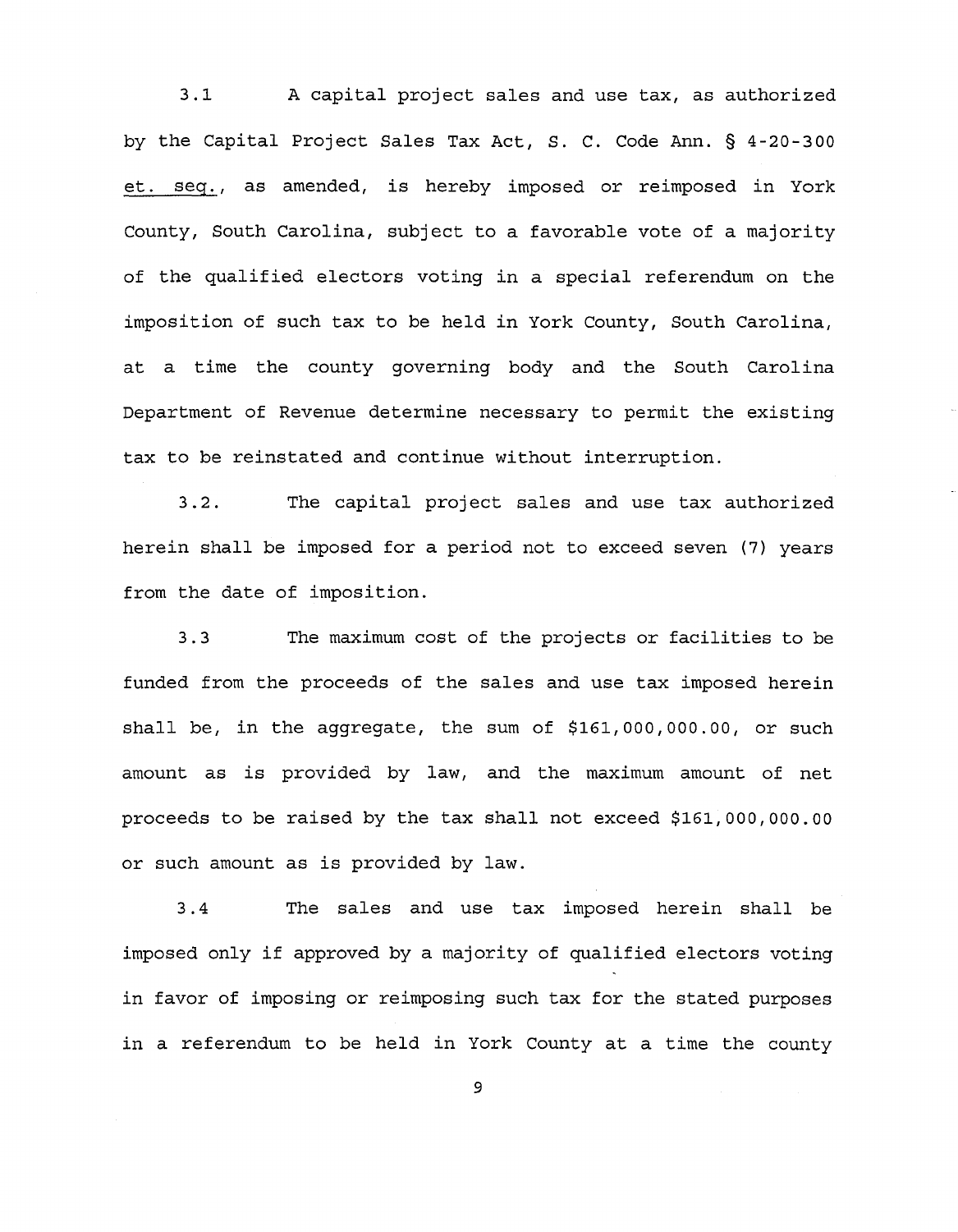governing body and the South Carolina Department of Revenue determine necessary to permit the existing tax to be reinstated and continue without interruption.

3.5 (a) The capital projects sales and use tax authorized by this ordinance shall be expended for the design, engineering, construction and improvement of the following highways, streets and bridges in York County, South Carolina, (the "capital projects") for the purposes stated in the following priority:

- 1. \$8,848,727.00 for multilane improvements to SC Highway 160 from Gold Hill Road near Tega Cay to the state line.
- 2. \$25,775,000.00 for multilane improvements to Hwy 274/279 Pole Branch Road near Lake Wylie community from SC 49 to the state line.
- 3. \$2,485,752.00 for a new two-lane connector road from US 321 to Barrett Road in the Town of Clover.
- 4. \$22,425,371.00 for multilane improvements, north of the Town of Fort Mill, to US 21 from Springfield Parkway to SC 51 and multilane improvements to SC 51 from US 21 to state line.
- 5. \$3,994,736.00 for shoulder widening with shared use bike lanes and intersection improvements to Sutton Springs Road from SC 5 to SC 49, between the Town of Sharon and the Town of York.
- 6. \$5,829,426.00 for multilane improvements to Cel-River/Red River Road from Cherry Road to Eden Terrace Road in the City of Rock Hill.
- 7. \$11,649,811.00 for interchange improvements to the Interstate 77 and Gold Hill Road intersection in the Fort Mill Township.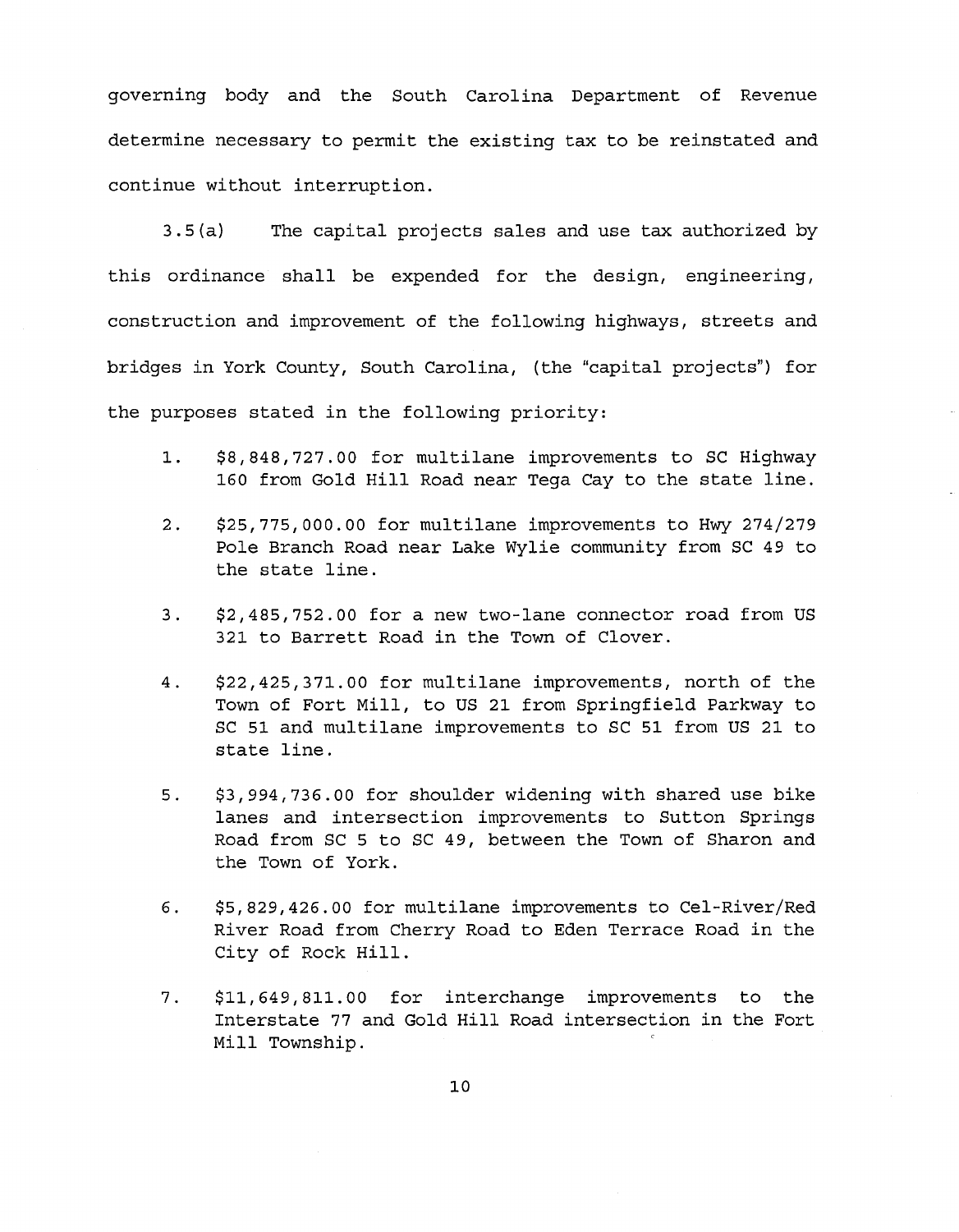- 8. \$28,880,815.00 for Intersection and Pedestrian Safety Improvements:
	- (a) US 21/Anderson Road/Cowan Farm Road Intersection Intersection Realignment
	- (b) US 49/Lincoln Road Intersection Intersection Realignment
	- (c) US 321/Johnson Street/Railroad Avenue Intersection Intersection Realignment
	- (d) SC Hwy 49/Campbell Road Intersection Intersection Realignment
	- (e) Sullivan Middle School/Winthrop University  $\sim$   $-$ Pedestrian Safety
	- (f) Griggs Road/SC 557/Bate Harvey Intersection Intersection Realignment<br>4<sup>th</sup> Street/5th Stree
	- $(q)$   $4<sup>th</sup>$  Street/5th Street/Ross Cannon Street Intersection - Intersection Realignment
	- (h) White Street/Constitution Boulevard Intersection Realignment
	- $(i)$  Paraham Road shoulder widening and safety improvements from SC 55 to SC 161
	- (j) Fort Mill Southern Bypass/Spratt Road Intersection Intersection Realignment
	- (k) University Drive Bike lanes and sidewalk on one side
- 9. \$4,324,400.00 for multilane improvements to SC 557 from Kingsburry Road to SC 49, west of the Lake Wylie Community.
- 10. \$4,793,052.00 for multilane improvements to SC 160, east of the Town of Fort Mill, from Springfield Parkway to County line.
- 11. (A) \$4,500,000.00 to improve and surface with asphalt hot mix pavement these county maintained gravel roads, Group 1.

Road Name **Road No.** Description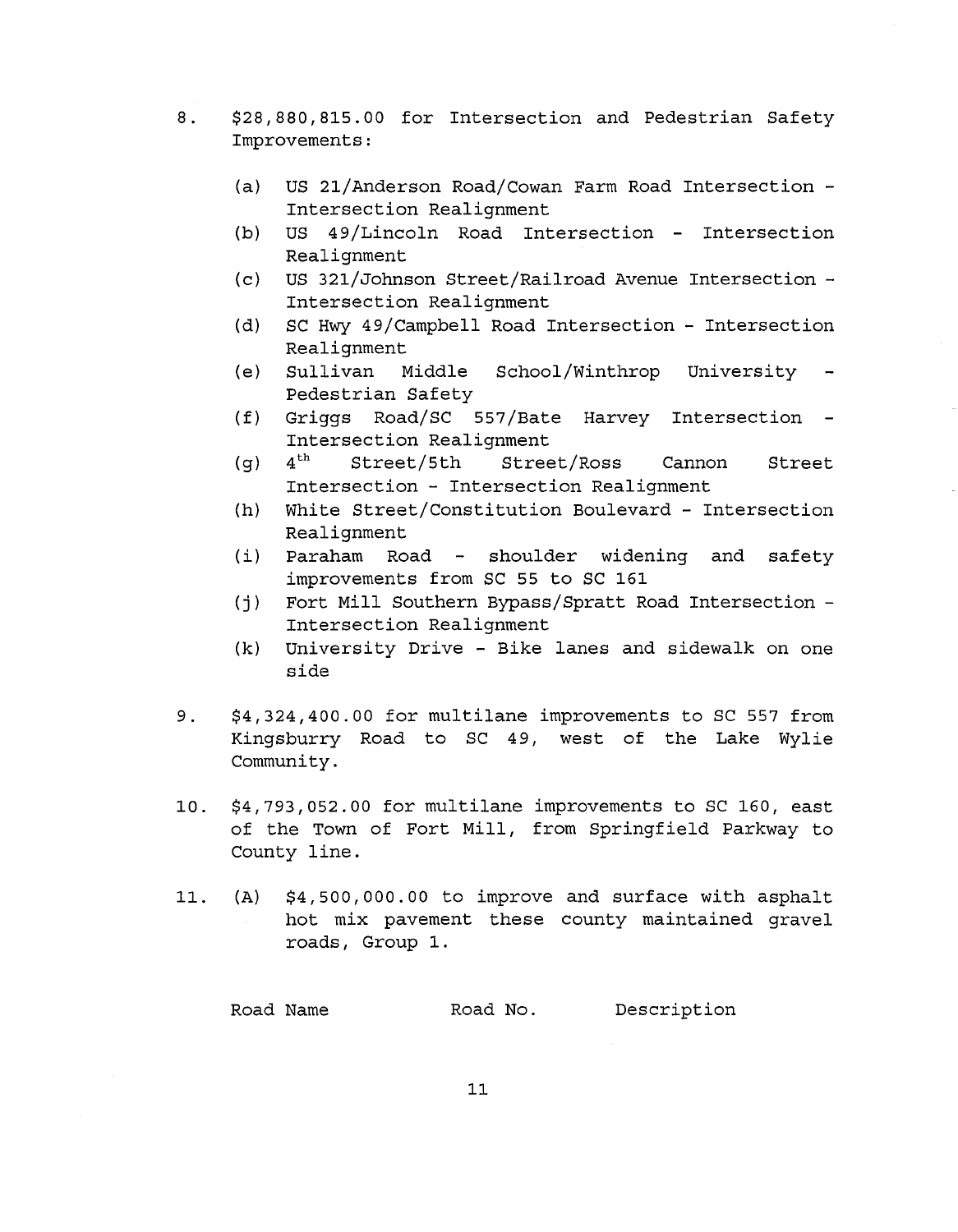| (a)            | Southbend Road            | $D3 - 008$ | Fairhope<br>Old<br>to<br>Limestone |
|----------------|---------------------------|------------|------------------------------------|
| (b)            | Calabash Road             | $E2 - 024$ | Fairhope Road to Old               |
|                |                           |            | Limestone Road                     |
| (c)            | Wilkerson Road            | $A5 - 003$ | Highway<br>211<br>to               |
|                |                           |            | Highway 97                         |
| (d)            | Canaan Church Road B2-004 |            | Highway<br>55<br>to                |
|                |                           |            | Highway 5                          |
| (e)            | Piedmont Springs          | $B2 - 006$ | Highway<br>55<br>to                |
|                |                           |            | Highway 5                          |
| (f)            | Montview Road             | $B5 - 005$ | Wilson Chapel<br>Road              |
|                |                           |            | to Sherer Road                     |
| (g)            | Carroll Falls Road        | $C2 - 024$ | Highway<br>55<br>to                |
|                |                           |            | Maynard Grayson                    |
| (h)            | Burns Road                | $C3 - 001$ | Burns/Hwy 5/McGill                 |
| (i)            | Turner Road               | $C3 - 024$ | Ramah Church to C.E.               |
|                |                           |            | Stewart                            |
| (j)            | Traylor Road              | $C5 - 013$ | Hord Road to<br>North              |
|                |                           |            | Burris                             |
| (k)            | Beersheba Road            | $D2 - 035$ | Beersheba/Templeton                |
|                |                           |            | to Greenleaf                       |
| (1)            | Frontier Road             | $D2 - 038$ | Agony<br>Acres<br>to               |
|                |                           |            | Thomas Road                        |
| (m)            | James Harvey Road         | $D3 - 006$ | Mason Dickson<br>to                |
|                |                           |            | Highway 321                        |
| (n)            | Longleaf Road             | $D4 - 005$ | California Road<br>to              |
|                |                           |            | Highway 49                         |
| (o)            | California Road           | $D4 - 005$ | Kelly<br>Road<br>to                |
|                |                           |            | Highway 49                         |
| (p)            | Garvin Road (part)        | $D6 - 015$ | Garvin<br>Road<br>to               |
|                |                           |            | Simpson Road                       |
| (q)            | Arrow Road                | $E4 - 006$ | Highway 5 to Highway               |
|                |                           |            | 5 Bypass                           |
| $(\texttt{r})$ | Devinney Road             | $E4 - 008$ | Highway 5 to Highway               |
|                |                           |            | 324                                |
| ( ສ)           | Nivens Road               | $F4 - 104$ | Tirzah Road to S.                  |
|                |                           |            | Shiloh Road                        |
| (t)            | Durree Street             | $H6 - 078$ | Porter Road to Rock                |
|                |                           |            | Grove                              |
| (u)            | South Fork Road           | $F6 - 021$ | Percival to<br>Mobley              |
|                |                           |            | Store                              |
| (v)            | Shady Oak Lane            | J6-028     | Neely<br>Store<br>to               |
|                |                           |            | Hopewell                           |

Ļ,

 $\sim$ 

 $\bar{\beta}$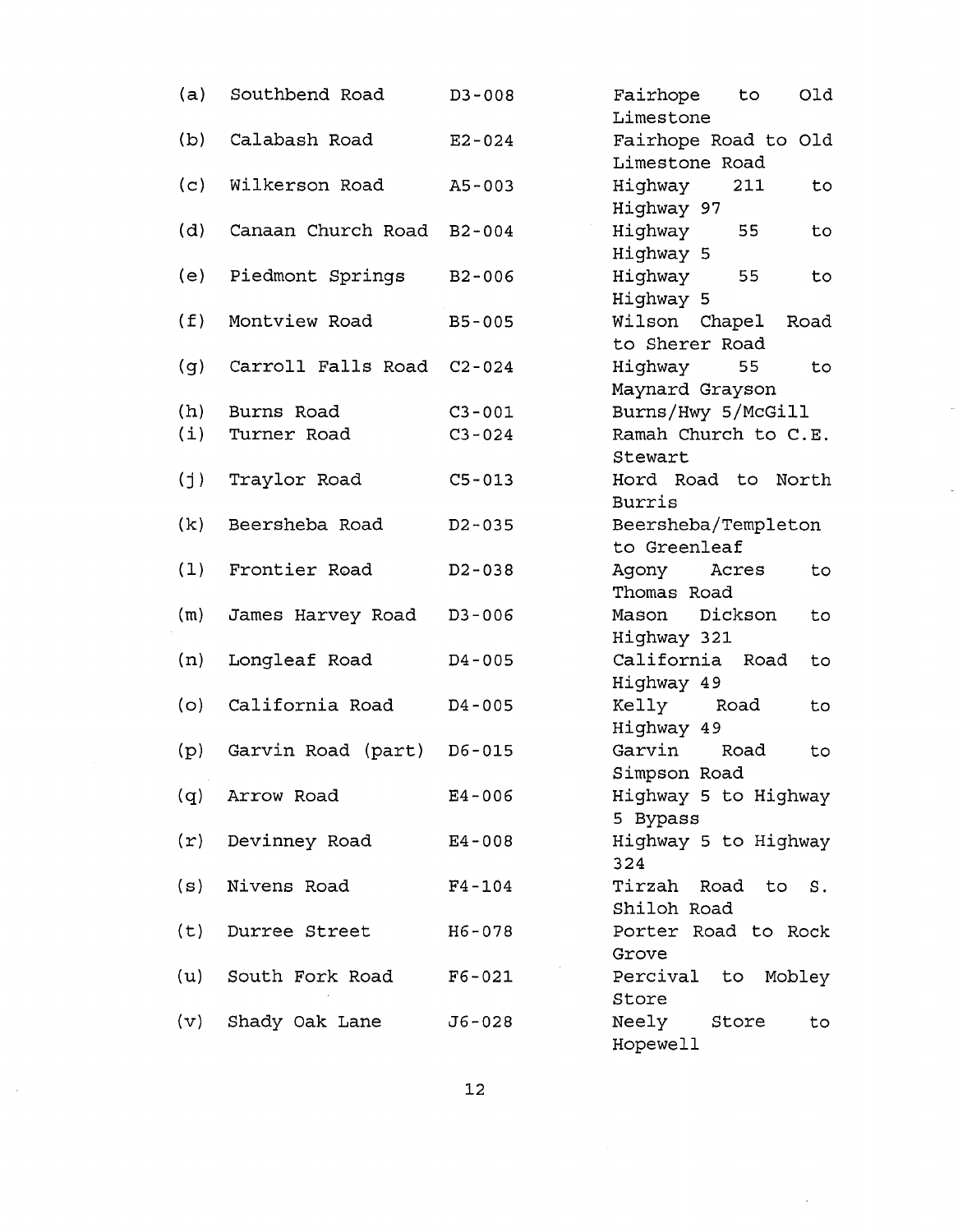| (w) | Greenglen Road            | $E7 - 004$ | Hawley<br>W.<br>to<br>Chappell                                                                        |
|-----|---------------------------|------------|-------------------------------------------------------------------------------------------------------|
| (x) | Faires Road               | $F6 - 026$ | Mockingbird to<br>Hwy<br>322                                                                          |
|     | (B)<br>roads, Group 2     |            | \$5,000,000.00 to improve and surface with asphalt<br>hot mix pavement these county maintained gravel |
|     | Road Name                 | Road No.   | Description                                                                                           |
| (a) | Clinzo Feemster           |            |                                                                                                       |
|     | Road                      | $B5 - 018$ | Sawmill<br>Road<br>to.<br>Howell Salem Road                                                           |
| (b) | Creekside Drive           | $C6 - 005$ |                                                                                                       |
| (c) | Fox Trail Road            | $F3 - 082$ | Highway 49 to end                                                                                     |
| (d) | Heatherlock Road          | $D2 - 044$ | Lester Road to end                                                                                    |
| (e) | Hidden Valley Road G7-004 |            | Strait Road to end                                                                                    |
| (f) | Hillcrest Road            | $D4 - 027$ | Road<br>Sharon<br>to<br>California Road                                                               |
| (g) | Hughes Road               | $C3 - 002$ | Beersheba<br>Road<br>to<br>end                                                                        |
| (h) | Mereva Road               | $C3 - 013$ | Burns Road to end                                                                                     |
| (i) | Musket Hill Road          | $C5 - 004$ | Lockhart Highway to<br>end                                                                            |
| (j) | Shadow Lakes Drive        | $E2 - 035$ | Jim McCarter Road to<br>end                                                                           |
| (k) | Stonebridge Lane          | $F1 - 024$ | Riddle Mill Road to<br>end                                                                            |
| (1) | Stroup Road and           |            |                                                                                                       |
|     | entrance road             | $D3 - 044$ | Smith Road to end                                                                                     |
| (m) | Tanners Road              | $A4 - 006$ | Legion Road to end                                                                                    |
| (n) | Woodstream Road           | $E2 - 016$ | Lincoln Road to end                                                                                   |

12. \$7,851,942.00 multilane improvements to Riverview Road, in the City of Rock Hill from Eden Terrace to SC 161.

13. \$12,026,668.00 multi-lane improvements to Mount Gallant Road, north of the City of Rock Hill, from Celanese Road to Twin Lakes Road.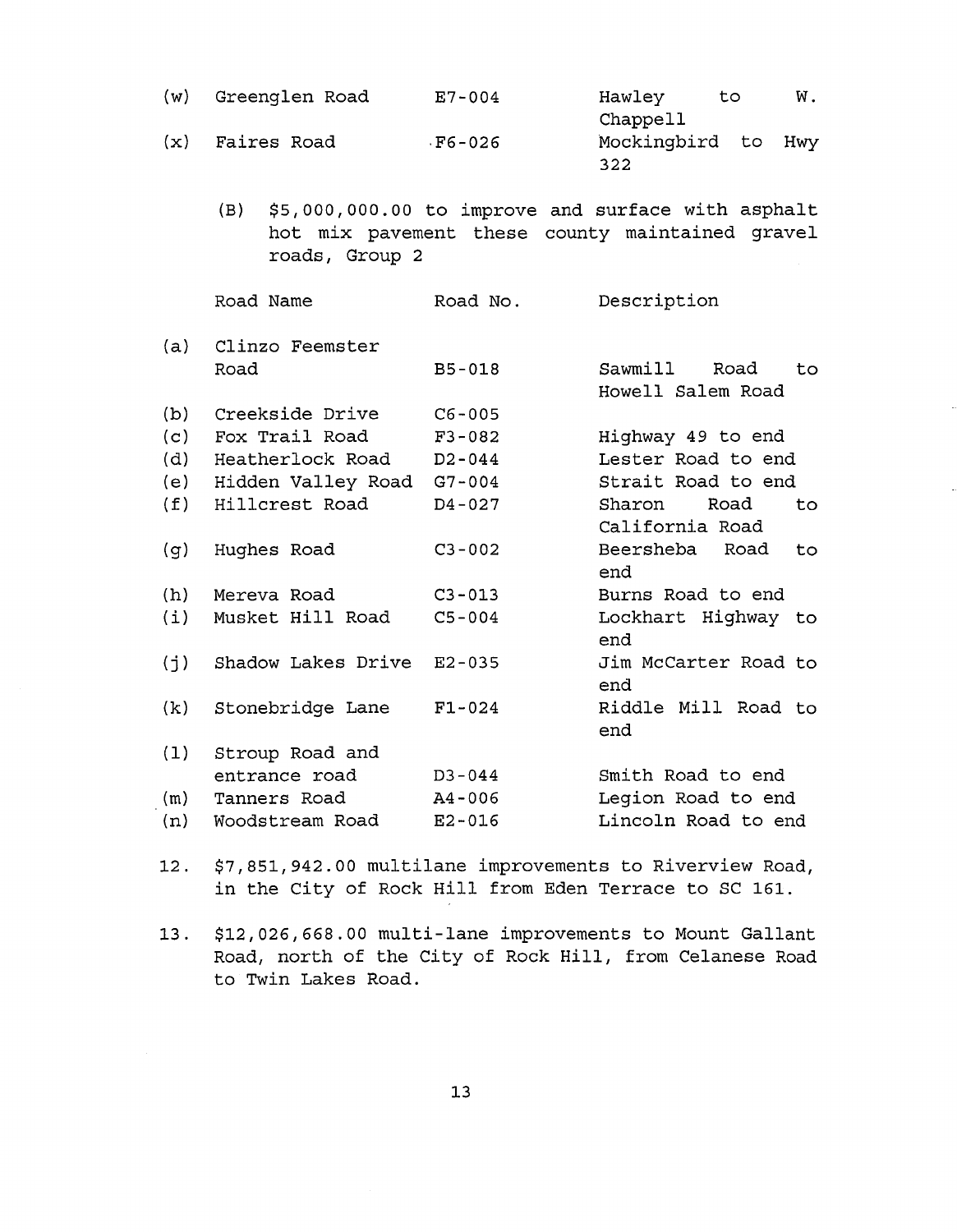14. \$12,614,300.00 for multi-lane improvements to SC Hwy 72, south of the City of Rock Hill, from SC 901 to Rambo Road.

TOTAL ESTIMATED COST OF ALL CAPITAL PROJECTS: \$161,000,000.00

3.5 (b) Notwithstanding any provision or priority of 3.5{a) to the contrary, the county governing body may fund multiple projects simultaneously on a pro rata basis, based on the percentage of completion of each such project if (i) the county treasurer, after consultation with the South Carolina Department of Revenue, certifies that the projected net proceeds of the one percent sales and use tax imposed or reimposed are reasonably sufficient to fund and complete all such multiple projects commenced simultaneously; and (ii) the county's construction manager for projects funded by the Capital Project Sales Tax certifies that the projects commenced simultaneously may be completed based on a reasonable projection of net revenues of the one percent sales and use tax remaining to be applied to such projects.

3.6 If a sales and use tax is approved by a majority of the qualified electors voting in a referendum to be held in York County as provided herein, such tax is to be imposed or reimposed at a time determined by the York County governing body and the South Carolina Department of Revenue to permit the existing one percent sales and use tax to be reinstated and continue without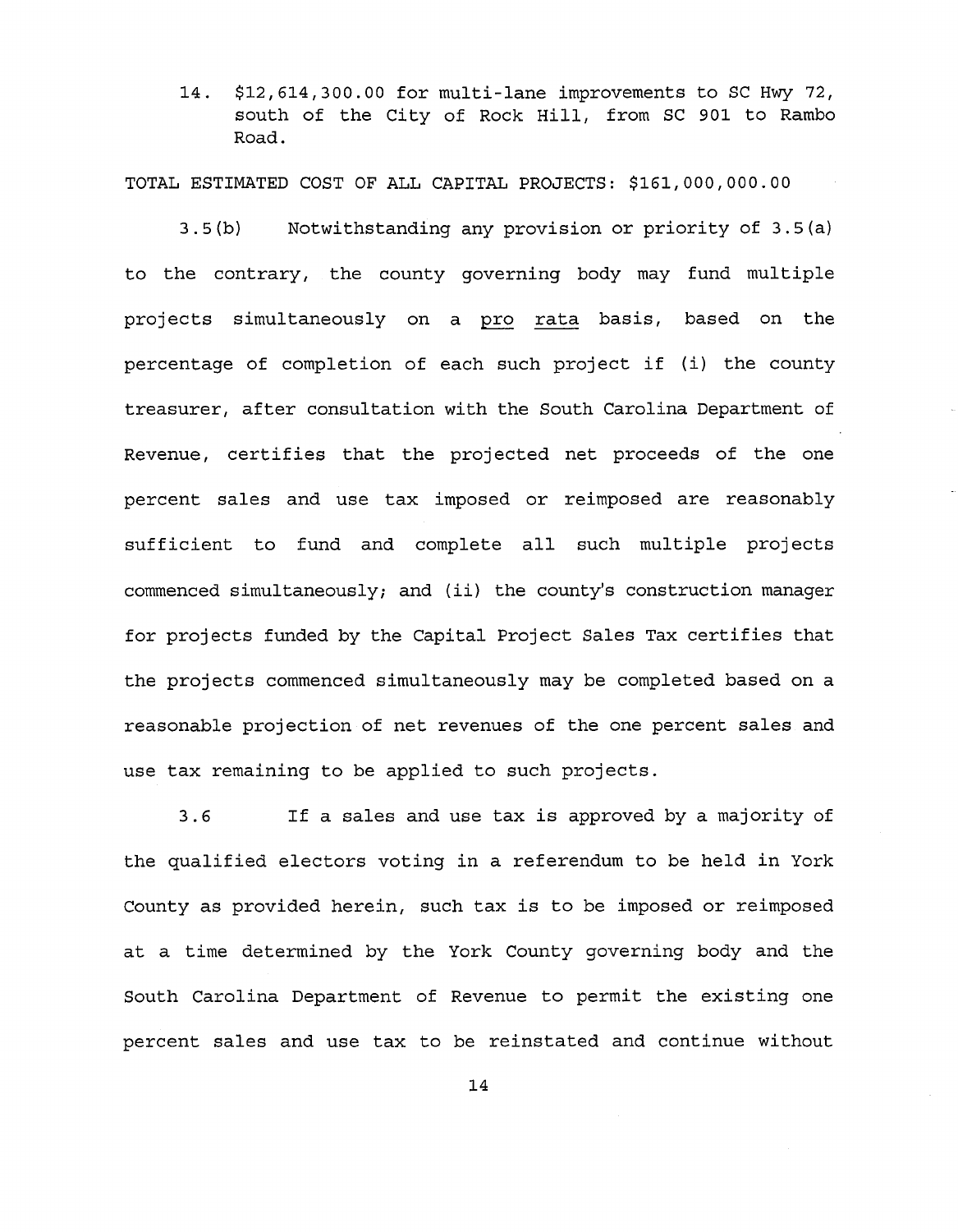interruption provided the Registration and Election Commission of York County shall certify the results and the York County governing body shall, by resolution, declare the results of the referendum and certify such results to the South Carolina Department of Revenue timely.

3.7 The capital projects sales and use tax imposed by this ordinance, if approved in the referendum conducted as provided herein, shall terminate on the earlier of:

- (1) the final day of the seventh year following imposition of the tax; or
- (2) such time as is provided by law.

3.8 Amounts of sales and use tax collected in excess of the required net proceeds must first be applied, if necessary, to complete a project for which the tax was imposed; otherwise, the excess funds must be credited and applied as provided in S.C. Code Ann. § 4-10-340, as amended.

3.9 The capital projects sales and use tax levied pursuant to this ordinance must be administered and collected by the South Carolina Department of Revenue in the same manner that other sales and use taxes are collected. The Department may prescribe amounts that may be added to the sales price because of the tax.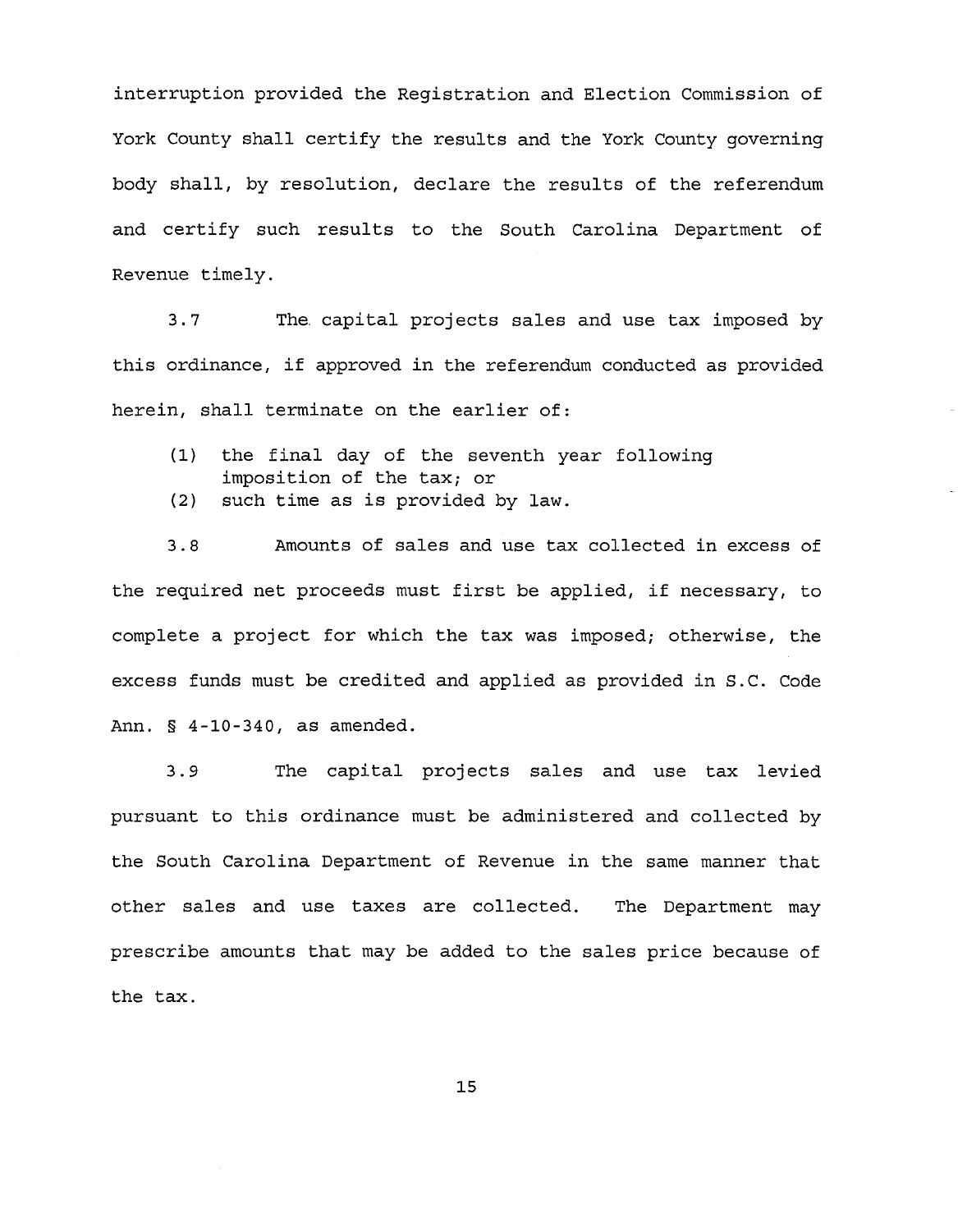3.10 The tax authorized by this ordinance is in addition to all other local sales and use taxes and applies to the gross proceeds of sales in the applicable area that is subject to the tax imposed by Chapter 36 of Title 12 of the Code of Laws of South Carolina, and the enforcement provisions of Chapter 54 of Title 12 of the Code of Laws of South Carolina. The gross proceeds of the sale of items subject to a maximum tax in Chapter 36 of Title 12 of the Code of Laws of South Carolina are exempt from the tax imposed by this ordinance. The tax imposed by this ordinance also applies to tangible personal property subject to the use tax in Article 13, Chapter 36 of Title 12 of the Code of Laws of South Carolina.

3.11 Taxpayers required to remit taxes under Article 13, Chapter 36 of Title 12 of the Code of Laws of South Carolina must identify the county, municipality or both in which the personal property purchased at retail is stored, used or consumed in this State.

3.12 utilities are required to report sales in the county, municipality or both, in which the consumption of the tangible personal property occurs.

3.13 A taxpayer subject to the tax imposed by § 12-36- 920, S. C. Code Ann., who owns or manages rental units in more than one county, municipality or combination thereof, must report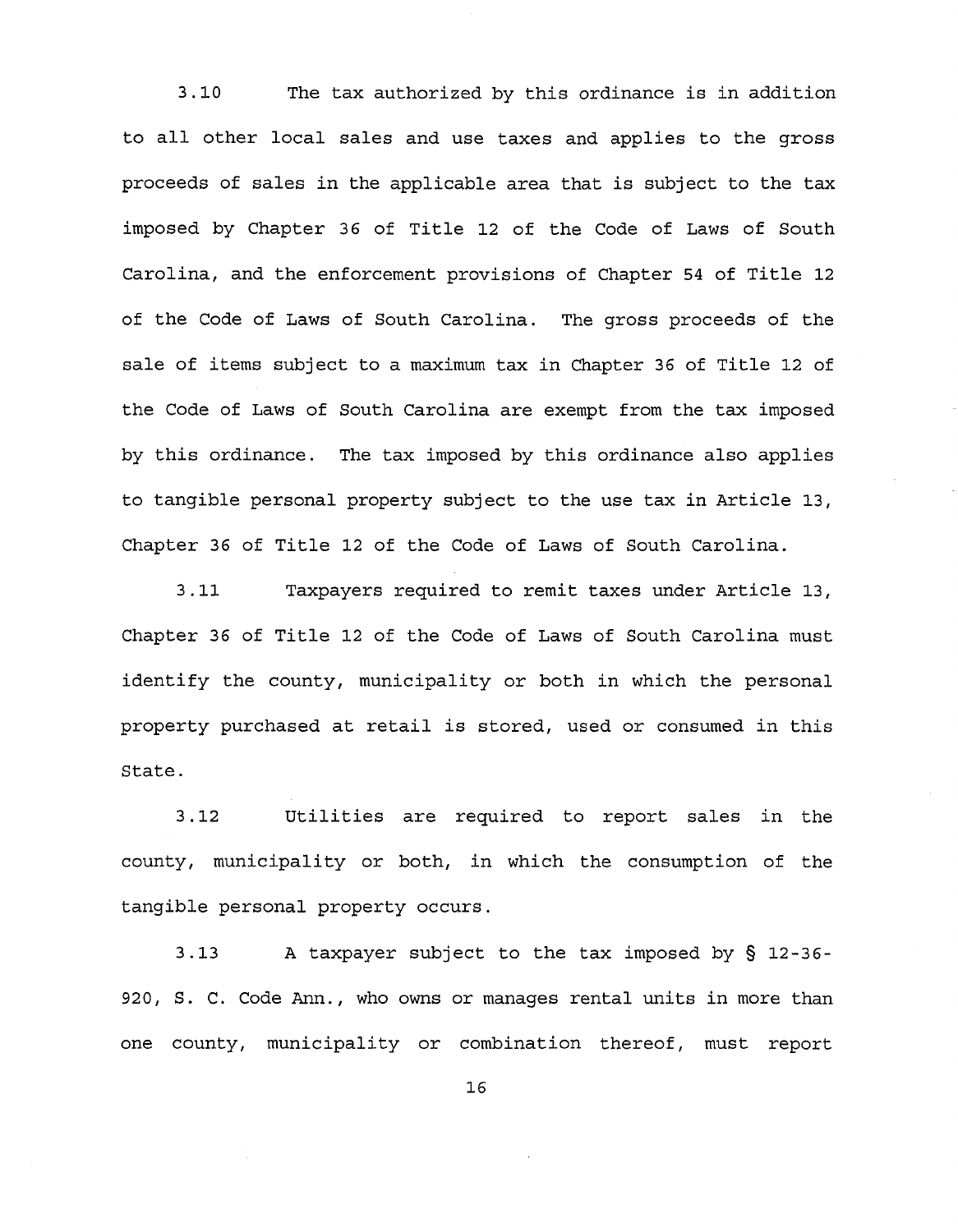separately in his sales tax return the total gross proceeds from business done in each county or municipality.

3.14 The gross proceeds of sales of tangible personal property delivered after the imposition date of the tax levied under this article in a county, either under the terms of a construction contract executed before the imposition date, or a written bid submitted before the imposition date, culminating in a construction contract entered into before or after the imposition date, are exempt from the sales and use tax provided in this article if a verified copy of the contract is filed with the Department of Revenue within six months after the imposition date of the sales and use tax provided for in this ordinance.

3.15 Notwithstanding the imposition date of the sales and use tax authorized pursuant to this ordinance, with respect to services that are billed regularly on a monthly basis, the sales and use tax authorized pursuant to this article is imposed beginning on the first day of the billing period beginning on or after the imposition date.

Section 4. Remission of Capital Project Sales and Use Tax; Segregation of funds; Administration of funds; Distribution to counties; Confidentiality.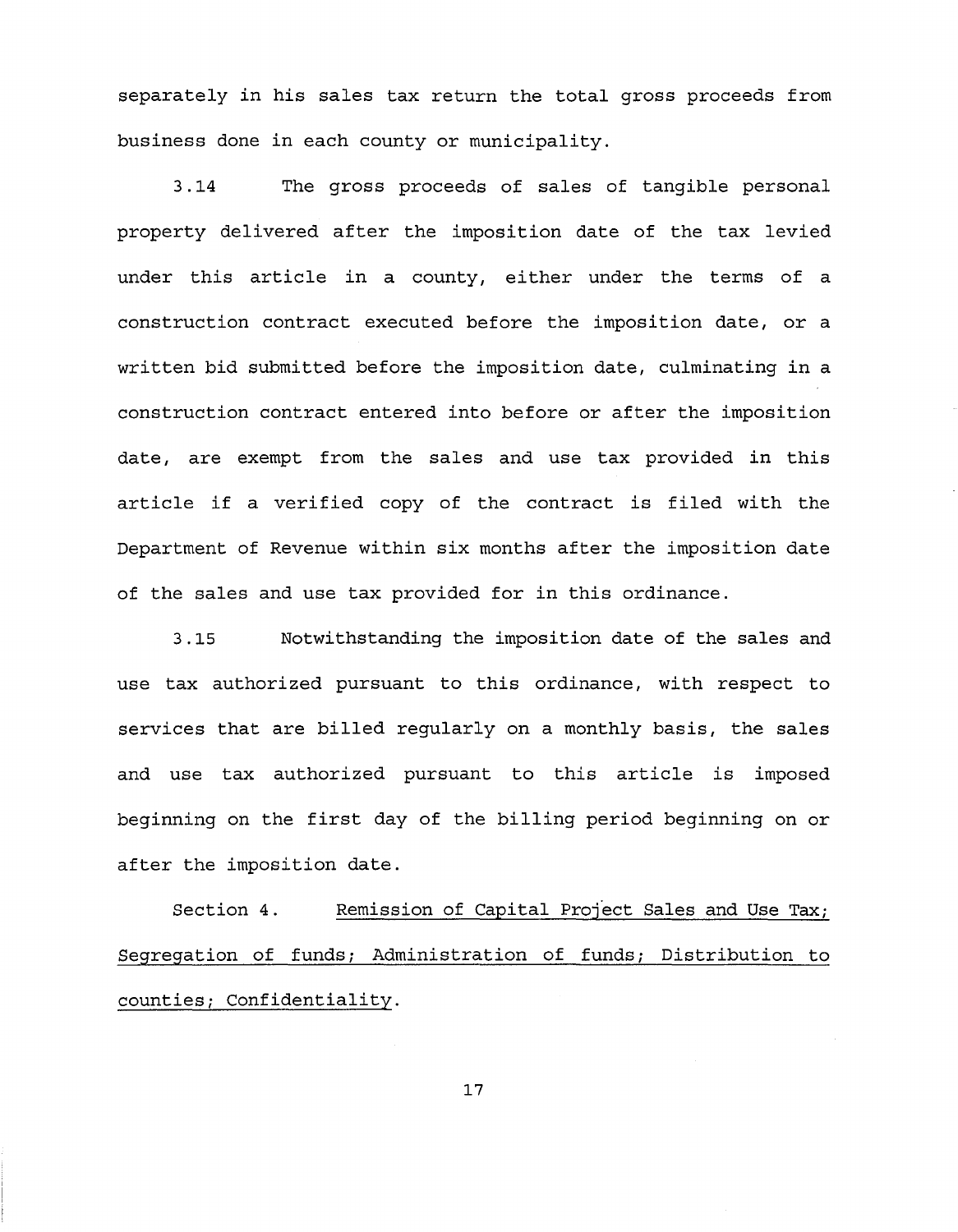4.1 The revenues of the tax collected under this ordinance must be remitted to the South Carolina Department of Revenue and placed on deposit with the State Treasurer and credited to a fund separate and distinct from the general fund of the State. After deducting the amount of any refunds made and costs to the Department of Revenue of administering the tax, not to exceed one percent of such revenues, the State Treasurer shall distribute the revenues quarterly to the county treasurer in the county area in which the tax is imposed and the revenues must be used only for the purposes stated in the imposition ordinance. The State Treasurer may correct misallocations by adjusting subsequent distributions, but these distributions must be made in the same fiscal year as the misallocation.

4.2 The Department of Revenue shall furnish data to the State Treasurer and to the York County Treasurer for the purpose of calculating distributions and estimating revenues. The information which must be supplied to counties and municipalities upon request includes, but is not limited to, gross receipts, net taxable sales, and tax liability by taxpayers. Information about a specific taxpayer is considered confidential and is governed by the provisions of S. C. Code Ann. § 12-54-240. Any person violating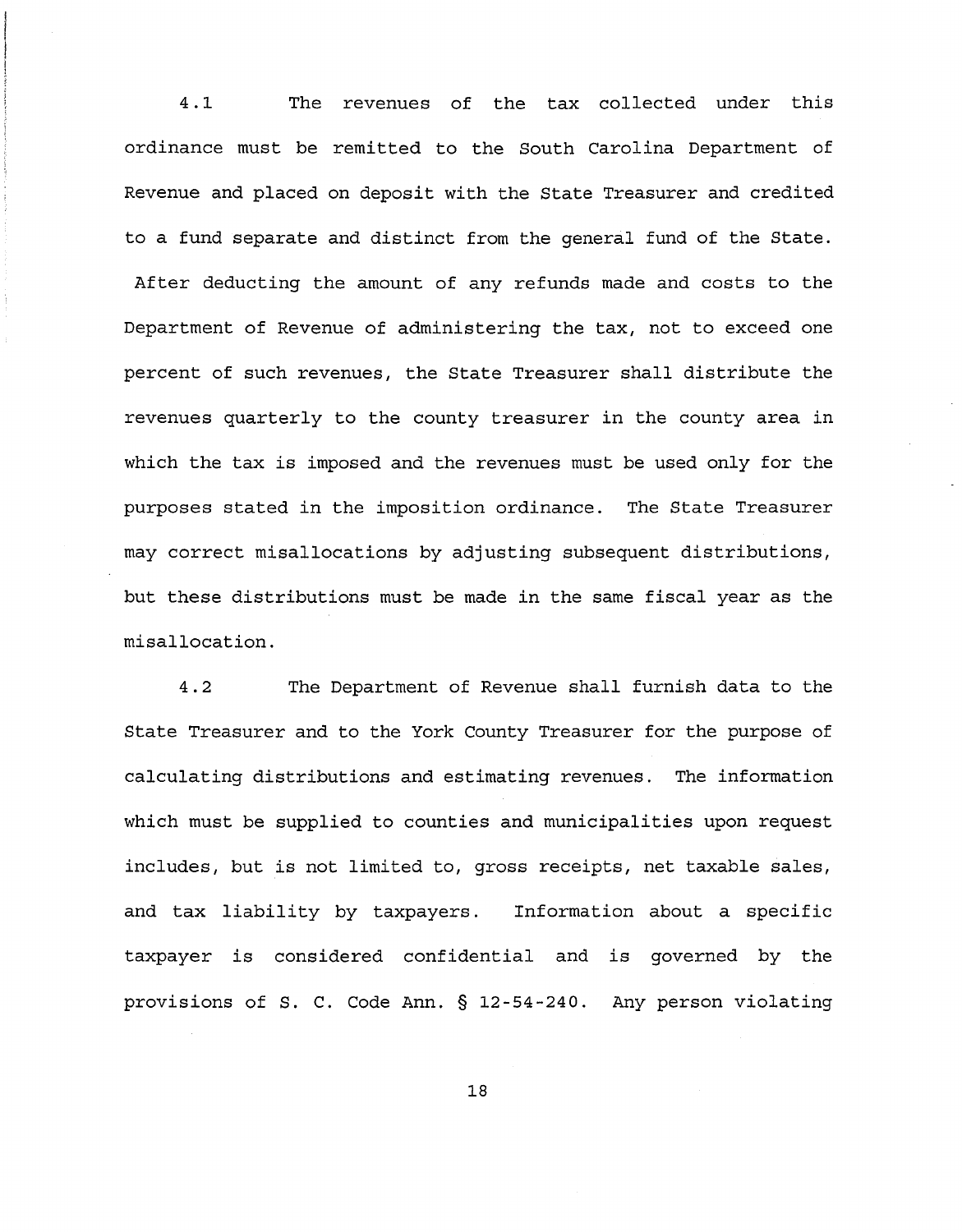the provisions of this section shall be subject to the penalties provided in S. C. Code Ann. § 12-54-240.

Section 5. Capital Project Sales and Use Tax Referendum; Ballot Question.

5.1 The Registration and Election Commission of York County shall conduct a referendum on the question of imposing a capital projects sales and use tax in the area of York County at a date and time to be determined by the county governing body and the South Carolina Department of Revenue necessary to permit the existing one percent sales and use tax to be reinstated and continue without interruption, between the hours of 7 a.m. and 7 p. m. under the election laws of the State of South Carolina, mutatis mutandis. The York County Registration and Election Commission shall publish in a newspaper of general circulation the question that is to appear on the ballot, with the list of capital projects and the cost of projects, and shall publish such election and other notices as are required by law.

5.2 The referendum question to be on the ballot of the referendum to be held in York County as provided herein, must read substantially as follows:

Must a special one percent sales and use tax be imposed or reimposed in York County for not more than seven (7) years or for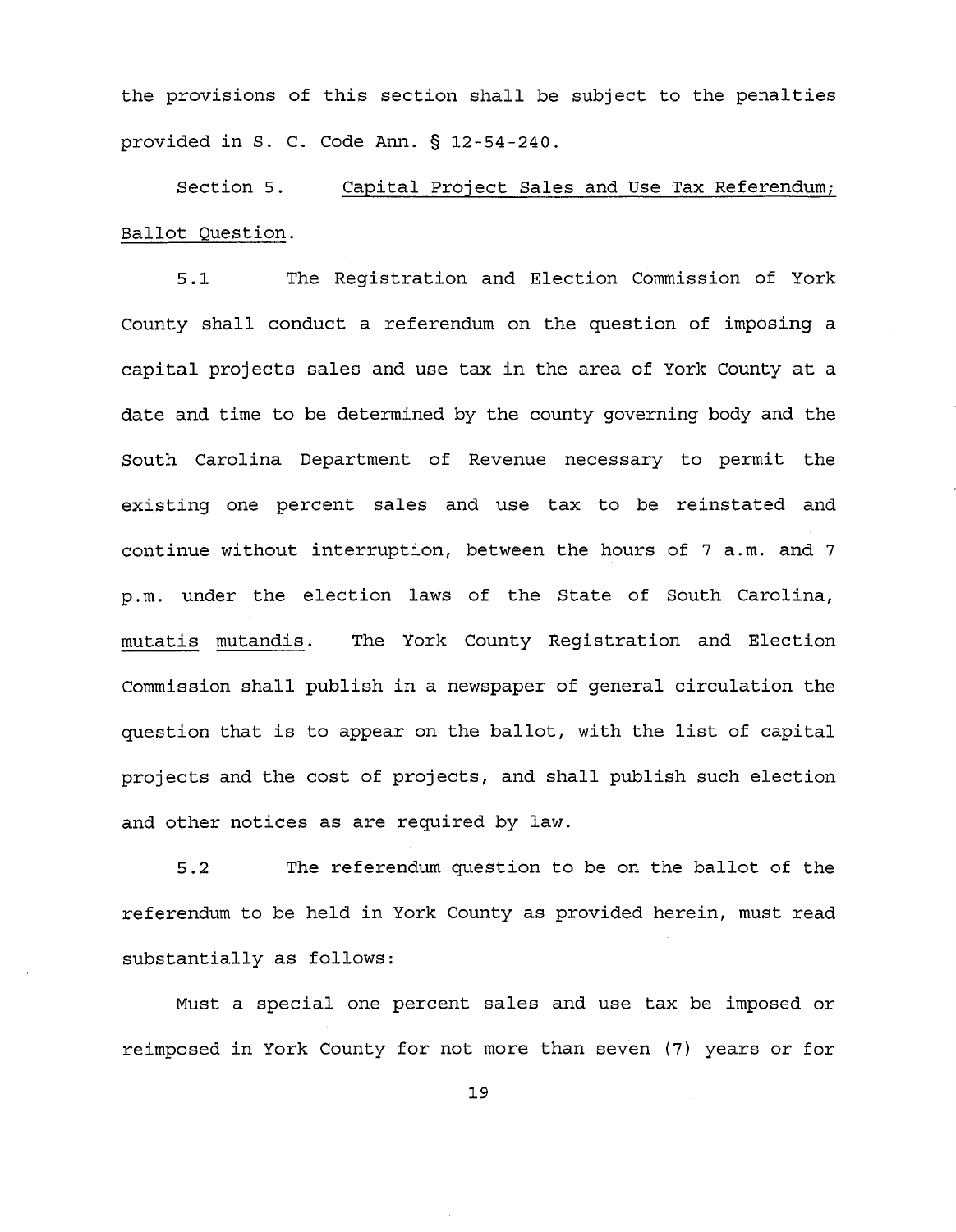such period as is provided by law to raise the amounts specified, or such amounts as are provided by law, for the following purposes?

- 1. \$8,848,727.00 for multilane improvements to SC Highway 160 from Gold Hill Road near Tega Cay to the state line.
- 2. \$25,775,000.00 for multilane improvements to Hwy 274/279 Pole Branch Road near Lake Wylie community from SC 49 to the state line.
- 3. \$2,485,752.00 for a new two-lane connector road from US 321 to Barrett Road in the Town of Clover.
- 4. \$22,425,371.00 for multilane improvements, north of the Town of Fort Mill, to US 21 from Springfield Parkway to SC 51 and multilane improvements to SC 51 from US 21 to state line.
- 5. \$3,994,736.00 for shoulder widening with shared use bike lanes and intersection improvements to Sutton Springs Road from SC 5 to SC 49, between the Town of Sharon and the Town of York.
- 6. \$5,829,426.00 for multilane improvements to Cel-River/Red River Road from Cherry Road to Eden Terrace Road in the City of Rock Hill.
- 7. \$11,649,811.00 for interchange improvements to the Interstate 77 and Gold Hill Road intersection in the Fort Mill Township.
- 8. \$28,880,815.00 for Intersection and Pedestrian Safety Improvements:
	- (a) US 21/Anderson Road/Cowan Farm Road Intersection Intersection Realignment
	- $(b)$  US 49/Lincoln Road Intersection Intersection Realignment
	- (c) US 321/Johnson Street/Railroad Avenue Intersection Intersection Realignment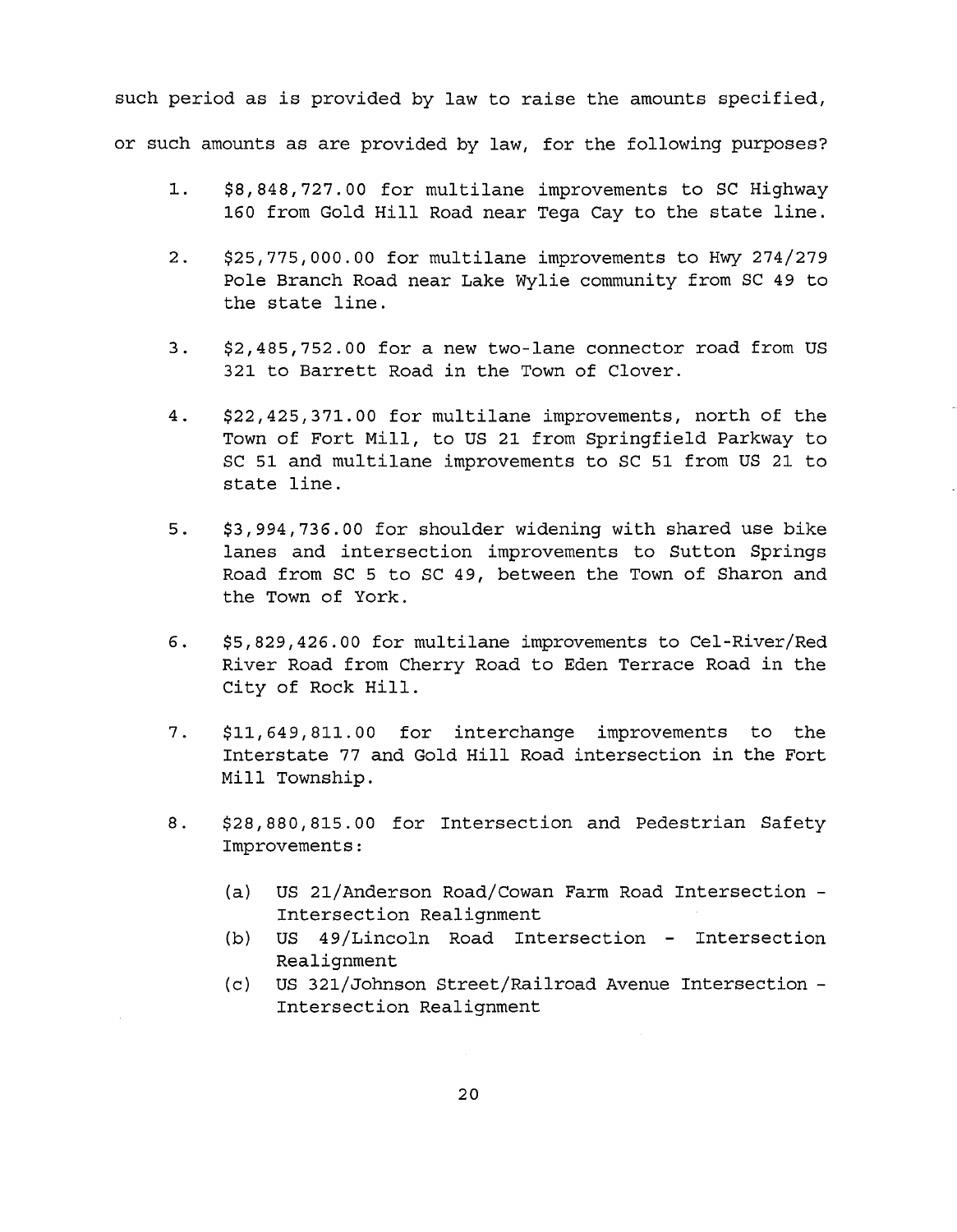- (d) sc Hwy 49/Campbell Road Intersection Intersection Realignment
- (e) Sullivan Middle School/Winthrop University Pedestrian Safety
- (f) Griggs Road/SC 557/Bate Harvey Intersection Intersection Realignment<br>4<sup>th</sup> Street/5th Stree
- (g) 4<sup>th</sup> Street/5th Street/Ross Cannon Street Intersection - Intersection Realignment
- (h) White Street/Constitution Boulevard Intersection Realignment
- $(i)$  Paraham Road shoulder widening and safety improvements from SC 55 to SC 161
- (j) Fort Mill Southern Bypass/Spratt Road Intersection Intersection Realignment
- (k) University Drive Bike lanes and sidewalk on one side
- 9. \$4,324,400.00 for multilane improvements to SC 557 from Kingsburry Road to SC 49, west of the Lake Wylie Community.
- 10. \$4,793,052.00 for multilane improvements to SC 160, east of the Town of Fort Mill, from Springfield Parkway to County line.
- 11. (A) \$4,500,000.00 to improve and surface with asphalt hot mix pavement these county maintained gravel roads, Group 1.

|     | Road Name          | Road No.   | Description                            |
|-----|--------------------|------------|----------------------------------------|
| (a) | Southbend Road     | $D3 - 008$ | Fairhope<br>Old<br>to<br>Limestone     |
| (b) | Calabash Road      | $E2 - 024$ | Fairhope Road to Old<br>Limestone Road |
| (c) | Wilkerson Road     | $A5 - 003$ | Highway<br>211<br>to<br>Highway 97     |
| (d) | Canaan Church Road | $B2 - 004$ | Highway<br>55<br>to.<br>Highway 5      |
| (e) | Piedmont Springs   | $B2 - 006$ | Highway<br>55<br>to<br>Highway 5       |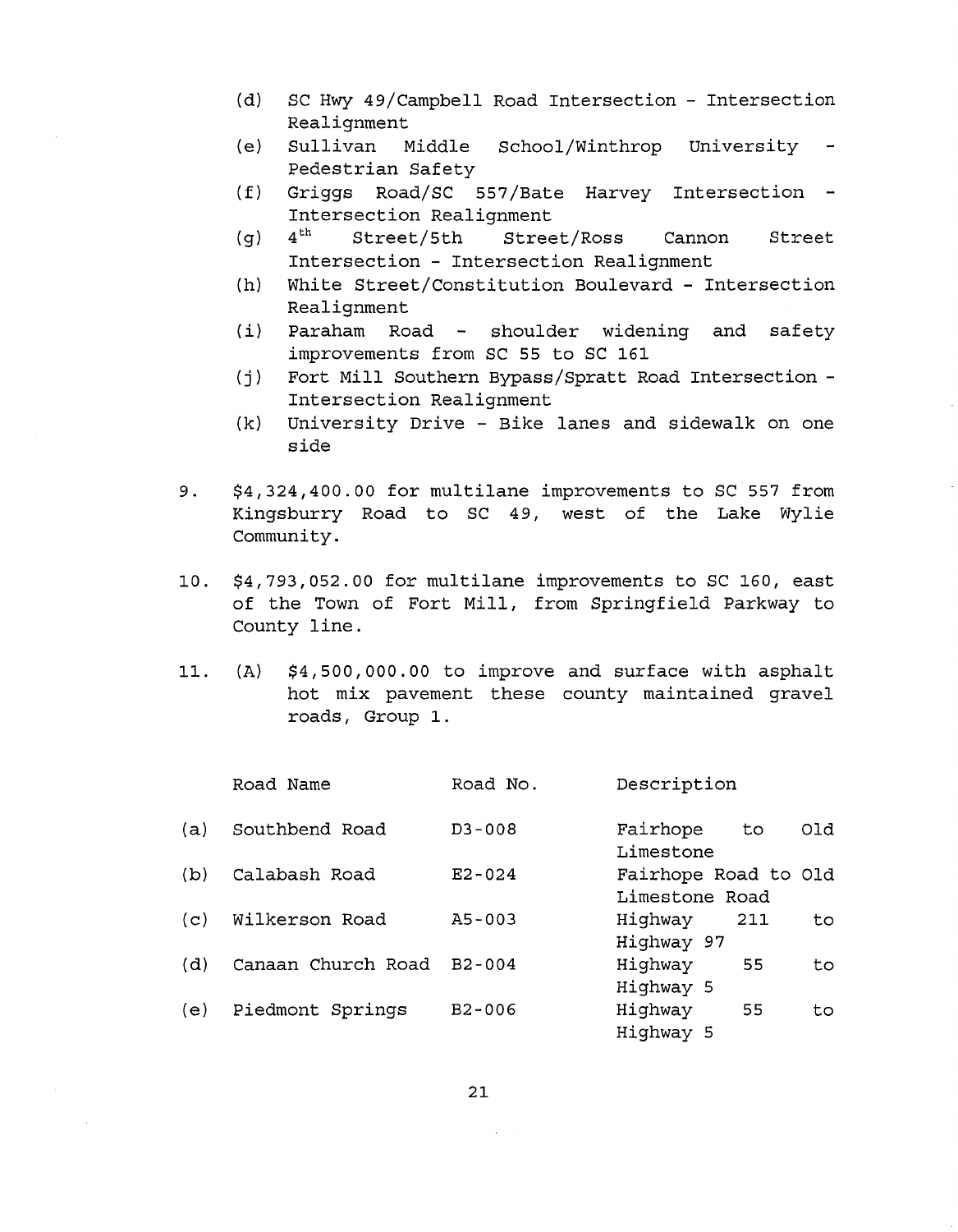| (f) | Montview Road             | $B5 - 005$ | Wilson Chapel Road<br>to Sherer Road   |
|-----|---------------------------|------------|----------------------------------------|
| (g) | Carroll Falls Road C2-024 |            | Highway<br>55<br>to<br>Maynard Grayson |
| (h) | Burns Road                | $C3 - 001$ | Burns/Hwy 5/McGill                     |
| (i) | Turner Road               | $C3 - 024$ | Ramah Church to C.E.<br>Stewart        |
| (j) | Traylor Road              | $C5 - 013$ | Hord Road to North<br><b>Burris</b>    |
| (k) | Beersheba Road            | $D2 - 035$ | Beersheba/Templeton<br>to Greenleaf    |
| (1) | Frontier Road             | $D2 - 038$ | Agony Acres<br>to<br>Thomas Road       |
| (m) | James Harvey Road         | $D3 - 006$ | Dickson<br>Mason<br>to<br>Highway 321  |
| (n) | Longleaf Road             | $D4 - 005$ | California Road<br>to.<br>Highway 49   |
| (0) | California Road           | $D4 - 005$ | Kelly Road<br>to<br>Highway 49         |
| (p) | Garvin Road (part)        | $D6 - 015$ | Garvin<br>Road<br>to<br>Simpson Road   |
| (q) | Arrow Road                | $E4 - 006$ | Highway 5 to Highway<br>5 Bypass       |
| (r) | Devinney Road             | $E4 - 008$ | Highway 5 to Highway<br>324            |
| (s) | Nivens Road               | $F4 - 104$ | Tirzah Road<br>to S.<br>Shiloh Road    |
| (t) | Durree Street             | H6-078     | Porter Road to Rock<br>Grove           |
| (u) | South Fork Road           | $F6 - 021$ | Percival<br>Mobley<br>to<br>Store      |
| (v) | Shady Oak Lane            | $J6 - 028$ | Neely<br>Store<br>to<br>Hopewell       |
| (w) | Greenglen Road            | $E7 - 004$ | Hawley<br>to<br>W.<br>Chappell         |
| (x) | Faires Road               | $F6 - 026$ | Mockingbird<br>to<br>Hwy<br>322        |

(B) \$5,000,000.00 to improve and surface with asphalt hot mix pavement these county maintained gravel roads, Group 2

| Road Name | Road No. | Description |
|-----------|----------|-------------|
|           |          |             |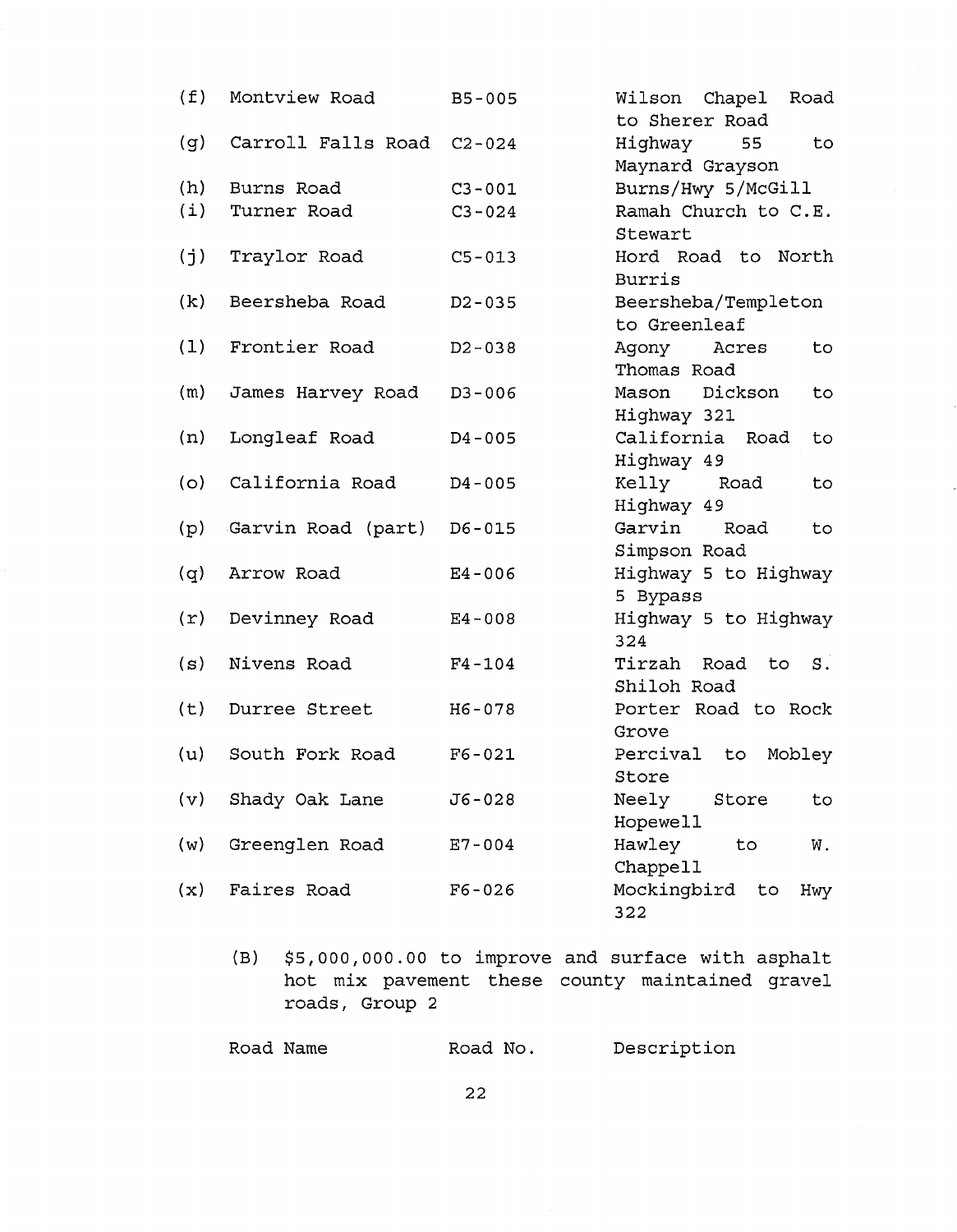| (a) | Clinzo Feemster           |            |                       |
|-----|---------------------------|------------|-----------------------|
|     | Road                      | $B5 - 018$ | Sawmill Road<br>to.   |
|     |                           |            | Howell Salem Road     |
| (b) | Creekside Drive           | $C6 - 005$ |                       |
| (c) | Fox Trail Road            | $F3 - 082$ | Highway 49 to end     |
| (d) | Heatherlock Road D2-044   |            | Lester Road to end    |
| (e) | Hidden Valley Road G7-004 |            | Strait Road to end    |
| (f) | Hillcrest Road            | $D4 - 027$ | Sharon Road<br>to.    |
|     |                           |            | California Road       |
| (g) | Hughes Road               | $C3 - 002$ | Beersheba Road<br>to. |
|     |                           |            | end                   |
| (h) | Mereva Road               | $C3 - 013$ | Burns Road to end     |
| (i) | Musket Hill Road          | $C5 - 004$ | Lockhart Highway to   |
|     |                           |            | end                   |
| (j) | Shadow Lakes Drive        | $E2 - 035$ | Jim McCarter Road to  |
|     |                           |            | end                   |
| (k) | Stonebridge Lane          | $F1 - 024$ | Riddle Mill Road to   |
|     |                           |            | end                   |
| (1) | Stroup Road and           |            |                       |
|     | entrance road             | $D3 - 044$ | Smith Road to end     |
| (m) | Tanners Road              | A4-006     | Legion Road to end    |
| (n) | Woodstream Road           | $E2 - 016$ | Lincoln Road to end   |

- 12. \$7,851,942.00 multilane improvements to Riverview Road, in the City of Rock Hill from Eden Terrace to SC 161.
- 13. \$12,026,668.00 multi-lane improvements to Mount Gallant Road, north of the City of Rock Hill, from Celanese Road to Twin Lakes Road.
- 14. \$12,614,300.00 for multi-lane improvements to SC Hwy 72, south of the City of Rock Hill, from SC 901 to Rambo Road.

TOTAL ESTIMATED COST OF ALL CAPITAL PROJECTS: \$161,000,000.00

YES

 $NO$ 

INSTRUCTIONS TO VOTERS.

 $\sim$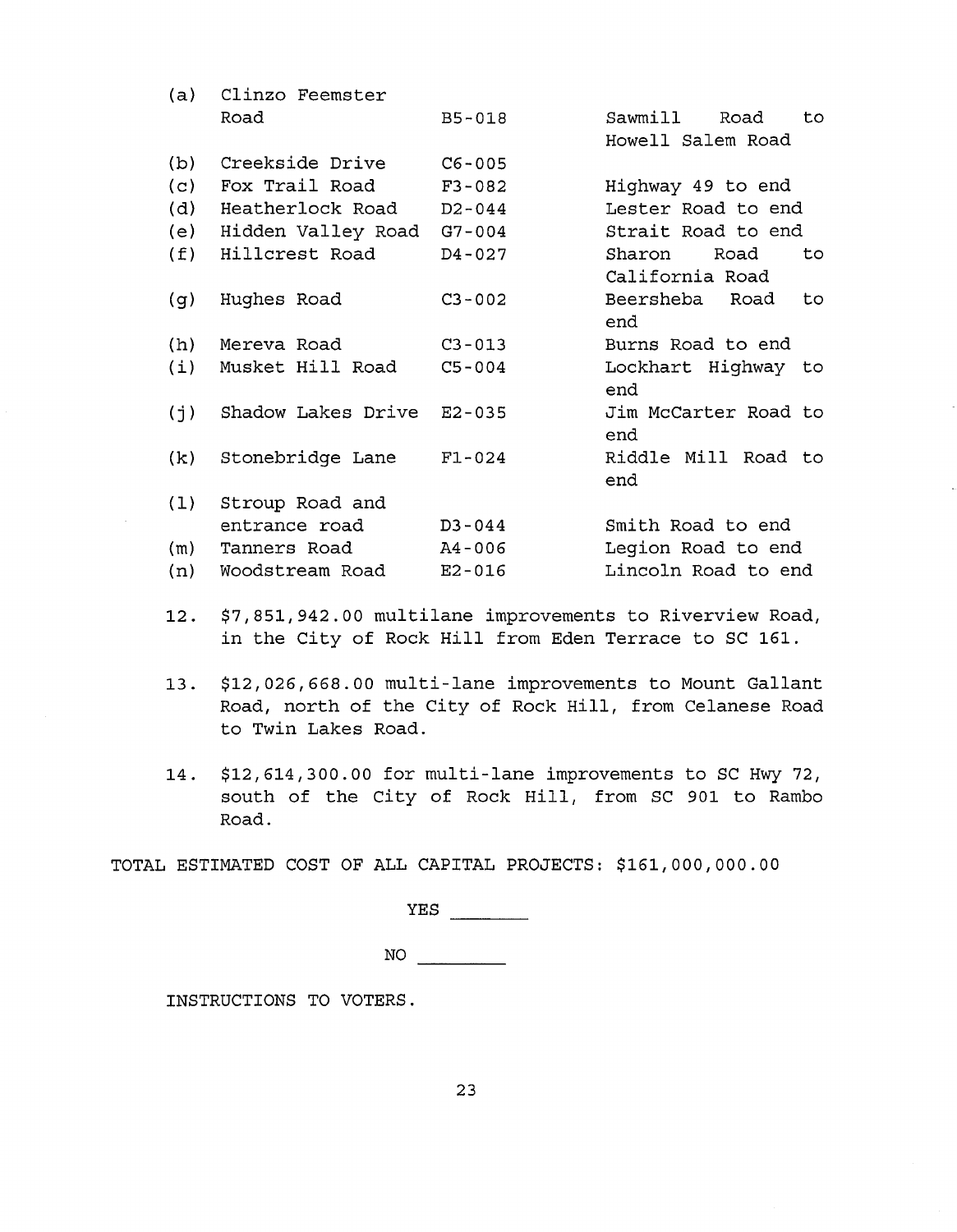All qualified electors desiring to vote in favor of imposing or reimposing the tax for the stated purposes shall vote "YES" and all qualified electors opposed to levying or reimposing the tax shall vote "NO".

The purpose of the Referendum is to reimpose an existing capital project sales and use tax for the capital projects listed above in order to permit the tax to be reinstated and continue without interruption.

CONDITIONS AND RESTRICTIONS ON THE USE OF SALES AND USE TAX REVENUE COLLECTED UNDER THE CAPITAL PROJECT SALES TAX ACT:

The capital projects sales and use tax shall be used and expended for design, engineering, construction or improvement of the highways, roads, streets and/or bridges listed above. Net proceeds of the capital project sales and use tax, if approved, must be expended for the purposes stated in the priority listed above; provided that multiple projects may be funded simultaneously based on the formula or system contained in the ordinance adopted by the York County Council. The expenditure of revenues from the capital projects sales and use tax, if approved, shall be subject to acquisition of right-of-way, design and engineering considerations, environmental issues, the discovery of historic sites or endangered species, the receipt of necessary permits, funding of projects from other sources, bids in excess of project estimates, qualifications of bidders, cost overruns, qualifications of bidders, exhaustion or insufficiency of net sales and use tax revenues to complete all projects and other unforeseen circumstances and conditions.

5.3 In the referendum on the imposition or reimposition of a special projects sales and use tax in York County, all qualified electors desiring to vote in favor of imposing or reimposing the tax for the stated purposes shall vote "yes" and all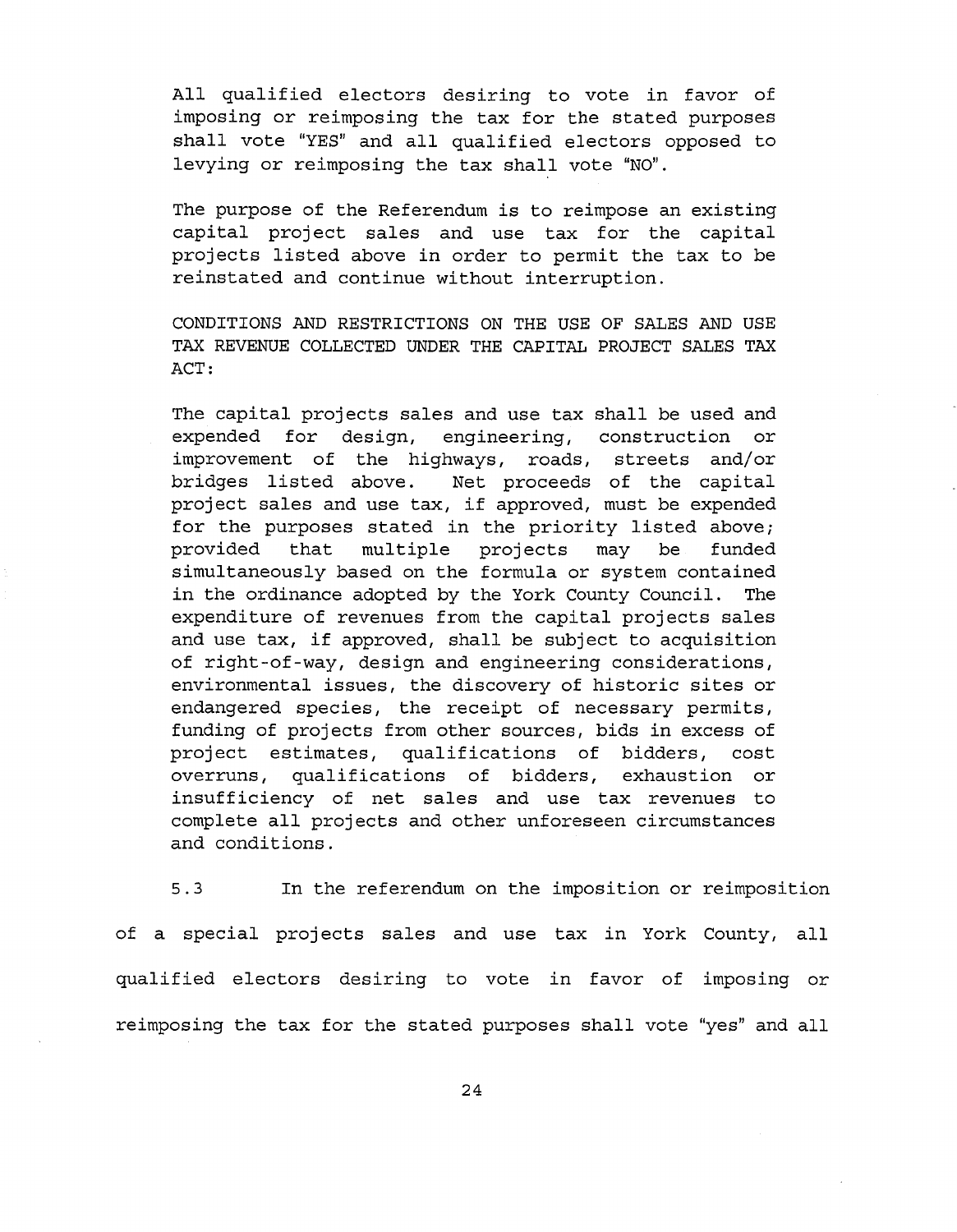qualified electors opposed to imposing or reimposing the tax shall vote "no". If a majority of the electors voting in the referendum shall vote in favor of imposing or reimposing the tax, then the tax is imposed or reimposed as provided in the Capital Project Sales Tax Act, § 4-10-300 et seq., and this ordinance. Expenses of the referendum must be paid by the governmental entity or entities that would receive the proceeds of the tax in the same proportion that those entities would receive the net proceeds of the tax.

5.4 Upon receipt of the returns of the referendum, the York County Council shall, by resolution, declare the results thereof. The results of the referendum, as declared by resolution of the York County Council, are not open to question except by suit or proceeding instituted within thirty (30) days from the date the York County Council shall adopt a resolution declaring the results of such referendum.

Section 6. Imposition of Tax Subject to Referendum. The imposition or reimposition of a capital project sales and use tax in York County is subject in all respects to the favorable vote of a majority of qualified electors casting votes in a referendum on the question of imposing or reimposing a capital projects sales and use tax in the area of York County in a referendum to be conducted by the Registration and Election Commission of York County at a